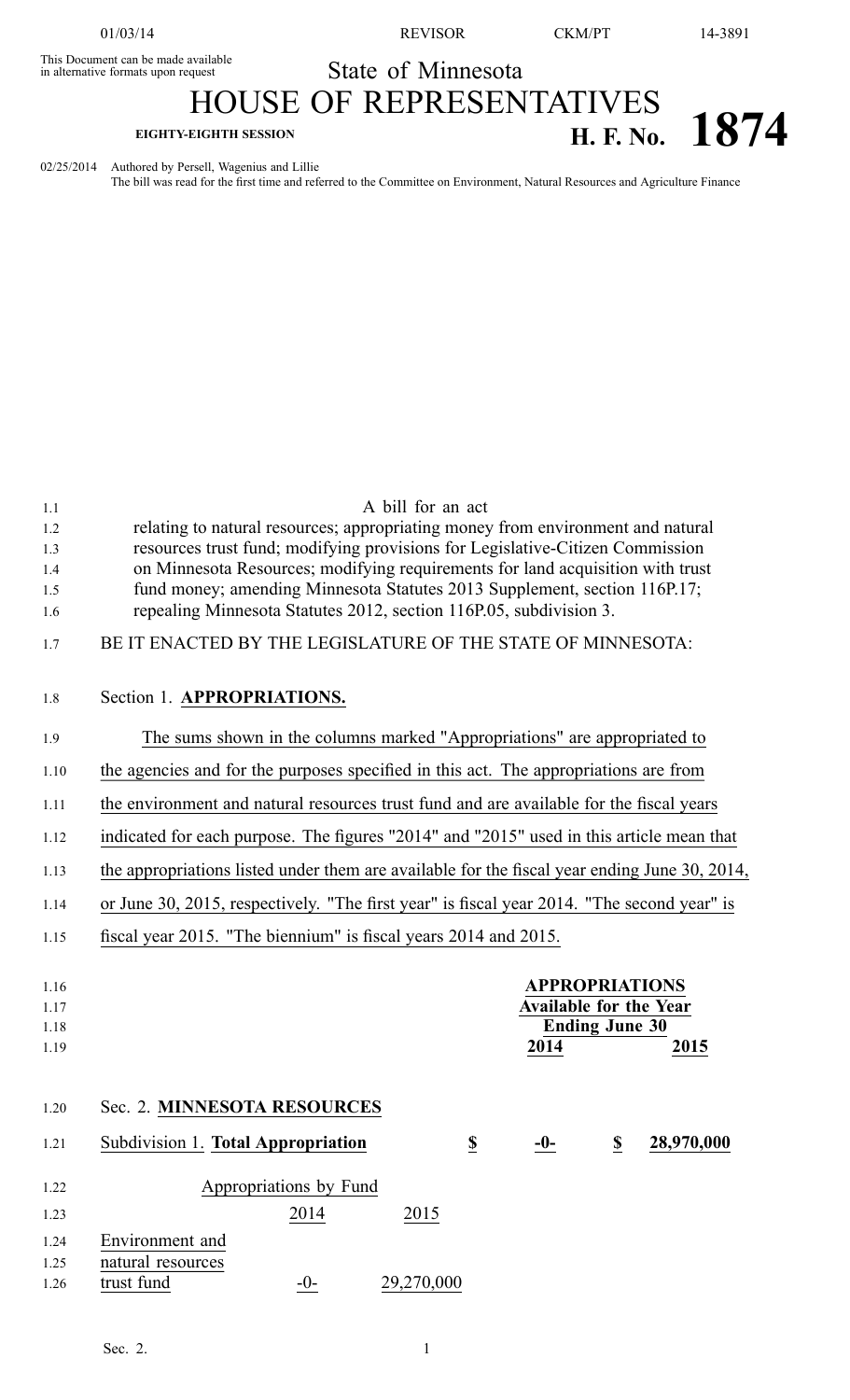01/03/14 REVISOR CKM/PT 14-3891

2.15 Subd. 3. **Water Resources** -0- 4,579,000

| 2.1          | The amounts that may be spent for each                                                           |       |
|--------------|--------------------------------------------------------------------------------------------------|-------|
| 2.2          | purpose are specified in the following                                                           |       |
| 2.3          | subdivisions.                                                                                    |       |
| 2.4          | Appropriations are available for two                                                             |       |
| 2.5          | years beginning July 1, 2014, unless                                                             |       |
| 2.6          | otherwise stated in the appropriation. Any                                                       |       |
| 2.7          | unencumbered balance remaining in the first                                                      |       |
| 2.8          | year does not cancel and is available for the                                                    |       |
| 2.9          | second year.                                                                                     |       |
| 2.10         | Subd. 2. Definition                                                                              |       |
| 2.11         | "Trust fund" means the Minnesota                                                                 |       |
| 2.12         | environment and natural resources trust fund                                                     |       |
| 2.13         | referred to in Minnesota Statutes, section                                                       |       |
| 2.14         | 116P.02, subdivision 6.                                                                          |       |
| 2.15         | Subd. 3. Water Resources                                                                         | $-0-$ |
| 2.16<br>2.17 | (a) Solar-Driven Destruction of Pesticides,<br><b>Pharmaceuticals, and Contaminants in Water</b> |       |
| 2.18         | \$291,000 the second year is from the                                                            |       |
| 2.19         | trust fund to the Board of Regents of the                                                        |       |
| 2.20         | University of Minnesota to quantify the                                                          |       |
| 2.21         | solar-driven destruction of contaminants                                                         |       |
| 2.22         | reacting with dissolved organic matter to                                                        |       |
| 2.23         | optimize water treatment methods and guide                                                       |       |
| 2.24         | reuse. This appropriation is available until                                                     |       |
| 2.25         | June 30, 2017, by which time the project must                                                    |       |
| 2.26         | be completed and final products delivered.                                                       |       |
| 2.27<br>2.28 | (b) Methods to Protect Beneficial Bacteria from<br><b>Contaminants to Preserve Water Quality</b> |       |
| 2.29         | \$279,000 the second year is from the                                                            |       |
| 2.30         | trust fund to the Board of Regents of the                                                        |       |
| 2.31         | University of Minnesota to research how                                                          |       |
|              |                                                                                                  |       |
| 2.32         | and why bacteria that provide ecological                                                         |       |
| 2.33         | functions humans depend on for water                                                             |       |
| 2.34         | quality are affected by exposure to certain                                                      |       |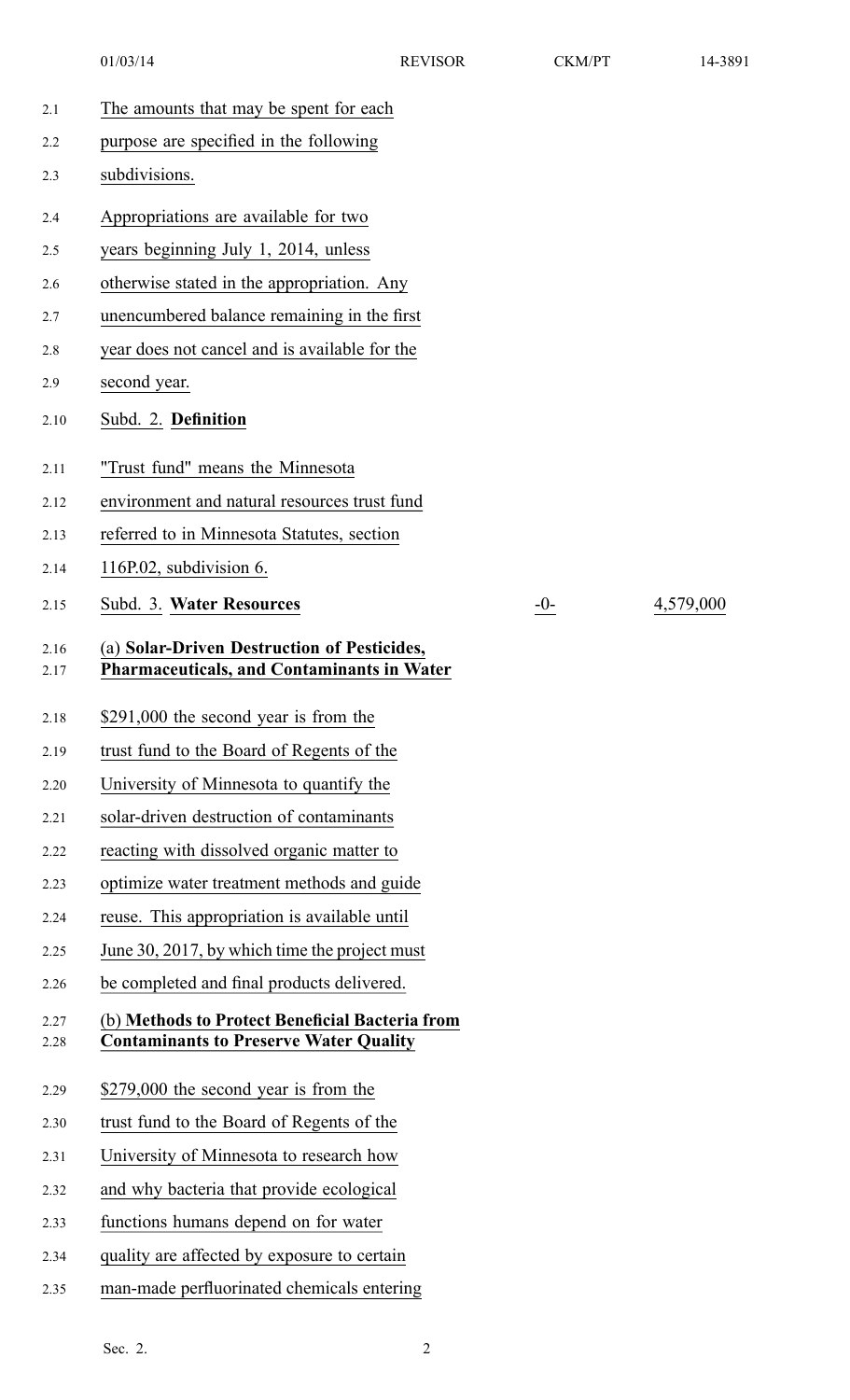3.1 the wastewater treatment system in order to 3.2 identify methods that can be implemented to 3.3 protect those bacterial functions from being 3.4 degraded. This appropriation is available 3.5 until June 30, 2017, by which time the 3.6 project must be completed and final products 3.7 delivered. 3.8 (c) **Triclosan Impacts on Wastewater Treatment** 3.9 \$380,000 the second year is from the 3.10 trust fund to the Board of Regents of the 3.11 University of Minnesota to assess the role 3.12 of the commercially used antibacterial agen<sup>t</sup> 3.13 triclosan in creating antibiotic resistant 3.14 bacteria during the municipal wastewater 3.15 treatment process. This appropriation is 3.16 available until June 30, 2017, by which time 3.17 the project must be completed and final 3.18 products delivered. 3.19 (d) **Evaluation of Wastewater Nitrogen and** 3.20 **Estrogen Treatment Options** 3.21 \$500,000 the second year is from the 3.22 trust fund to the Board of Regents of the 3.23 University of Minnesota to examine the 3.24 performance of new wastewater contaminant 3.25 treatment options under Minnesota weather 3.26 conditions in order to understand how to 3.27 improve wastewater treatment of nitrogen 3.28 and estrogenic compounds, decrease costs 3.29 and energy use, and safeguard aquatic 3.30 species. This appropriation is available until 3.31 June 30, 2017, by which time the project must 3.32 be completed and final products delivered. 3.33 (e) **Antibiotics and Antibiotic-Resistant Genes** 3.34 **in Minnesota Lakes**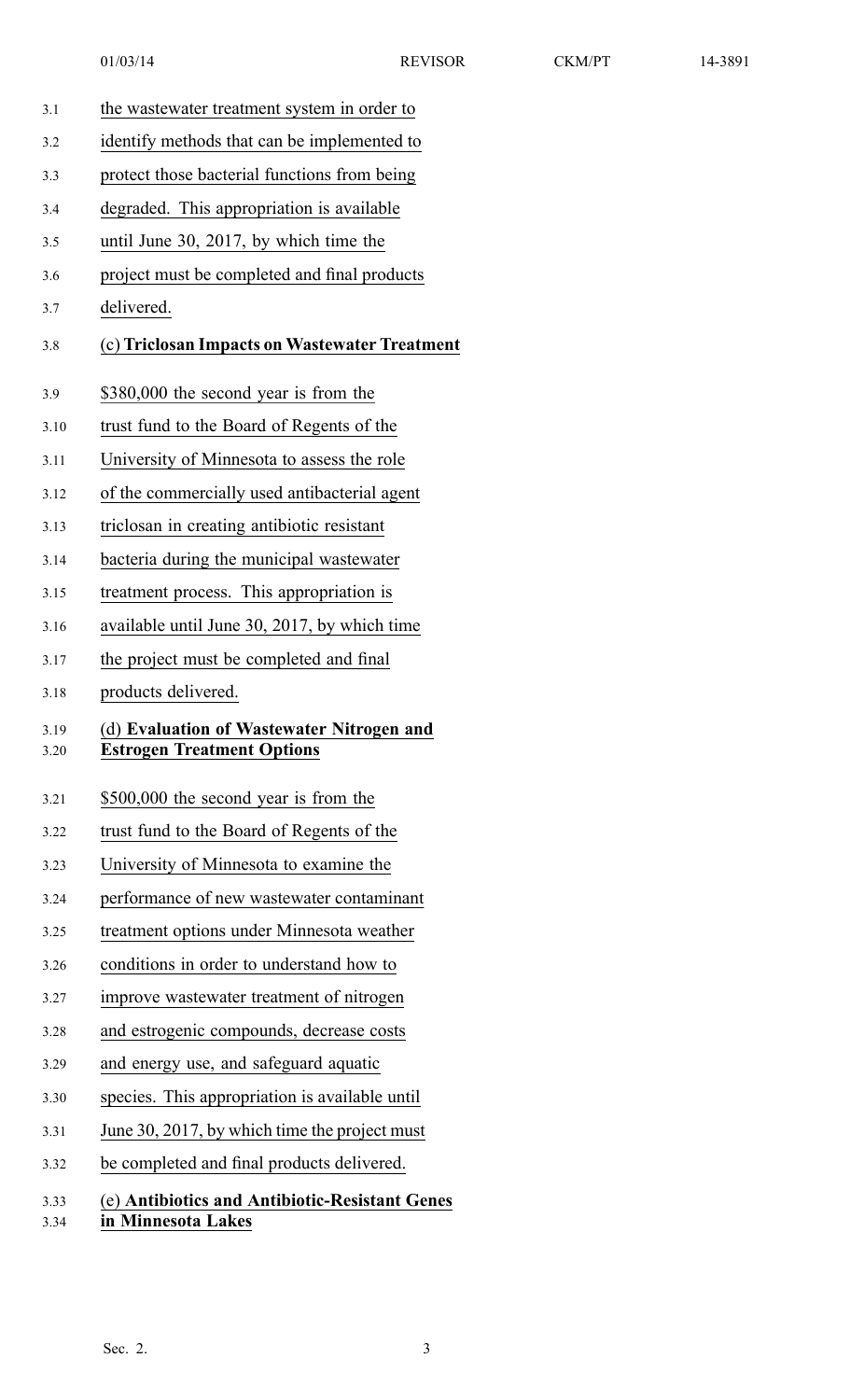- 01/03/14 REVISOR CKM/PT 14-3891 4.1 \$300,000 the second year is from the trust 4.2 fund to the Board of Regents of the University 4.3 of Minnesota to quantify the relationship 4.4 between antibiotics and antibiotic-resistant 4.5 bacteria in Minnesota lakes to determine if 4.6 improved wastewater treatment is necessary 4.7 to protect human and aquatic health. This 4.8 appropriation is available until June 30, 4.9 2017, by which time the project must be 4.10 completed and final products delivered. 4.11 (f) **Impacts of Estrogen Exposure on** 4.12 **Minnesota's Shallow Lake Wildlife** 4.13 \$136,000 the second year is from the trust 4.14 fund to the commissioner of natural resources
- 4.15 for an agreemen<sup>t</sup> with the University of
- 4.16 St. Thomas to use biological samples
- 4.17 already gathered from shallow lakes across
- 4.18 Minnesota to determine the environmental
- 4.19 estrogen exposure impacts on aquatic
- 4.20 wildlife in shallow lakes for enhanced land
- 4.21 and lake management. This appropriation
- 4.22 is available until June 30, 2017, by which
- 4.23 time the project must be completed and final
- 4.24 products delivered.
- 4.25 (g) **Watershed-Scale Monitoring of Long-Term** 4.26 **Best Management Practice Effectiveness**
- 4.27 \$900,000 the second year is from the trust
- 4.28 fund to the Science Museum of Minnesota
- 4.29 for the St. Croix Watershed Research
- 4.30 Station to evaluate the effectiveness of best
- 4.31 managemen<sup>t</sup> practices in reducing sediment
- 4.32 and nutrient loads at watershed scales over
- 4.33 long time periods. This appropriation is
- 4.34 available until June 30, 2017, by which time
- 4.35 the project must be completed and final
- 4.36 products delivered.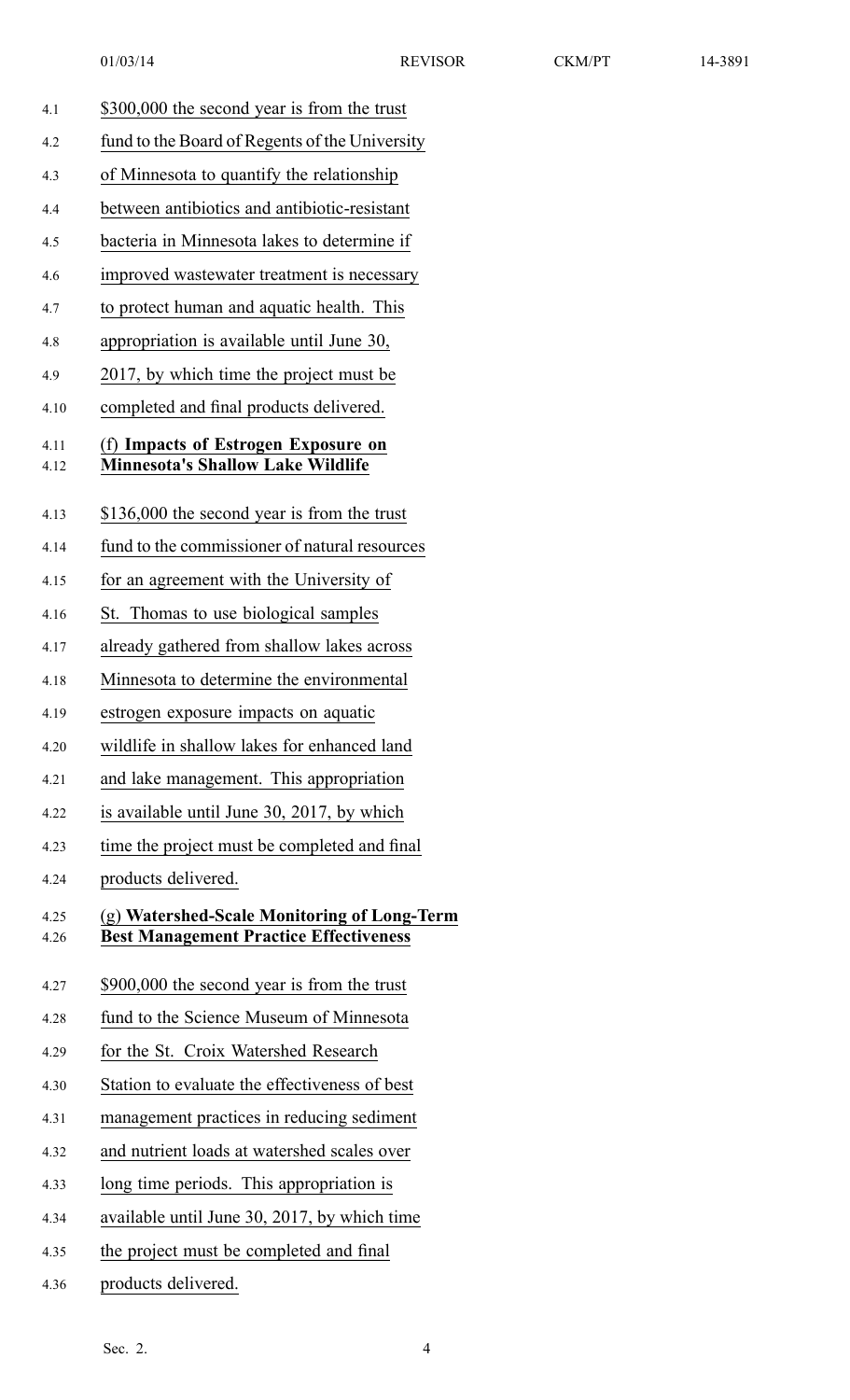| 5.1<br>5.2   | (h) Protection of State's Confined Drinking<br><b>Water Aquifers</b>       |
|--------------|----------------------------------------------------------------------------|
| 5.3          | \$394,000 the second year is from the trust                                |
| 5.4          | fund to the commissioner of natural resources                              |
| 5.5          | for an agreement with the United States                                    |
| 5.6          | Geological Survey to test methods of defining                              |
| 5.7          | properties of confined drinking water aquifers                             |
| 5.8          | in order to improve water management.                                      |
| 5.9          | This appropriation is available until June                                 |
| 5.10         | 30, 2017, by which time the project must be                                |
| 5.11         | completed and final products delivered.                                    |
| 5.12<br>5.13 | (i) Watershed Water Budgets for Managing<br><b>Minnesota's Groundwater</b> |
| 5.14         | \$129,000 the second year is from the                                      |
| 5.15         | trust fund to the commissioner of natural                                  |
| 5.16         | resources for an agreement with the United                                 |
| 5.17         | States Geological Survey to create a pilot                                 |
| 5.18         | study to calculate complete watershed water                                |
| 5.19         | budgets for two counties in Minnesota for                                  |
| 5.20         | enhanced groundwater management. This                                      |
| 5.21         | appropriation is available until June 30,                                  |
| 5.22         | 2017, by which time the project must be                                    |
| 5.23         | completed and final products delivered.                                    |
| 5.24<br>5.25 | (j) Identifying Causes of Exceptionally High<br><b>Mercury in Fish</b>     |
| 5.26         | \$743,000 the second year is from the trust                                |
| 5.27         | fund to the commissioner of the Pollution                                  |
| 5.28         | Control Agency to quantify the probable                                    |
| 5.29         | causes of high mercury levels in fish                                      |
| 5.30         | within the Roseau River and two tributaries                                |
| 5.31         | of the Red River of the North to guide                                     |
| 5.32         | further mercury reduction initiatives. This                                |
| 5.33         | appropriation is available until June 30,                                  |
| 5.34         | 2017, by which time the project must be                                    |
| 5.35         | completed and final products delivered.                                    |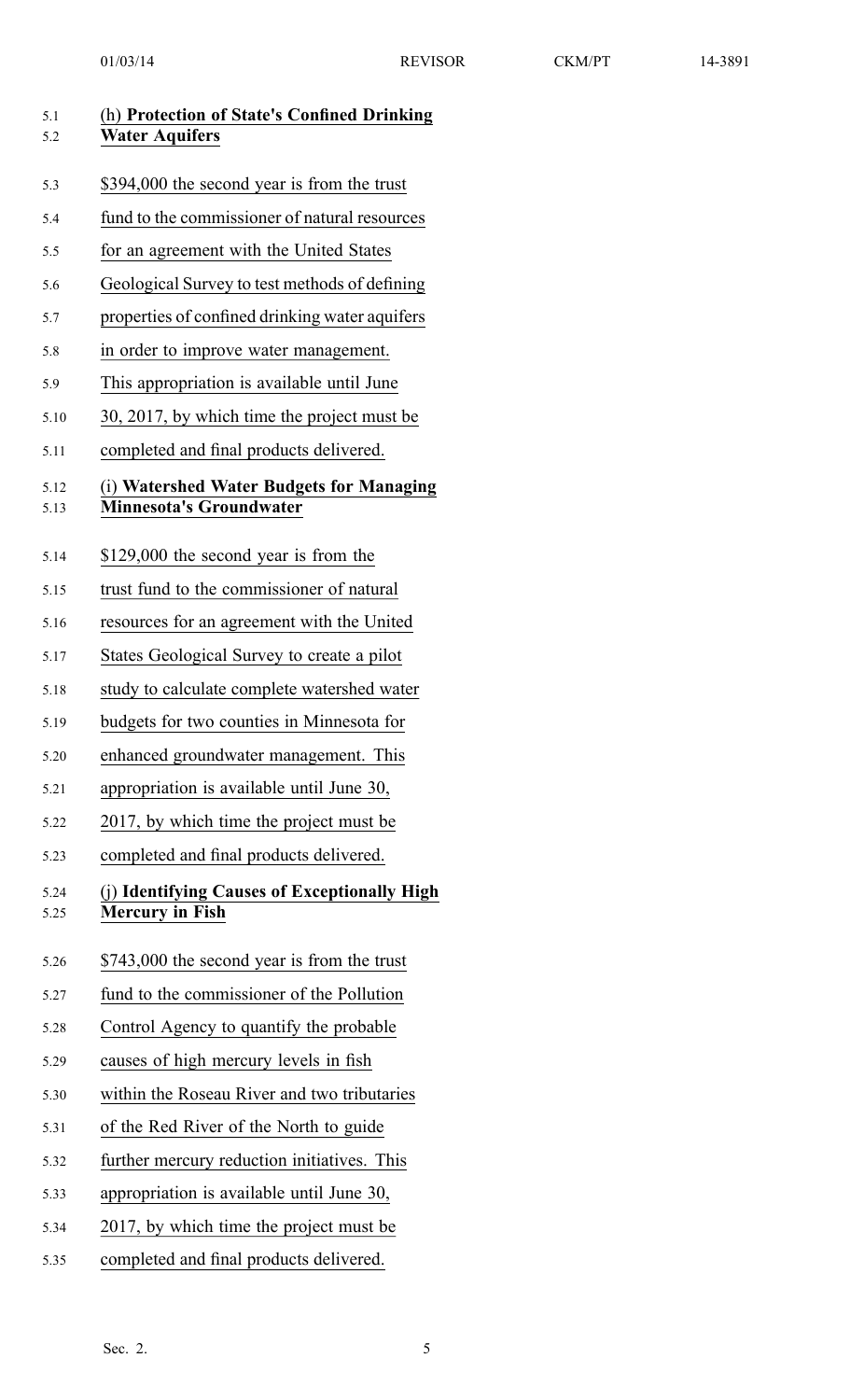| 6.1<br>6.2   | (k) Reducing Lake Quality Impairments<br>through Citizen Action                             |
|--------------|---------------------------------------------------------------------------------------------|
| 6.3          | \$59,000 the second year is from the trust fund                                             |
| 6.4          | to the commissioner of natural resources for                                                |
| 6.5          | an agreement with the Freshwater Society to                                                 |
| 6.6          | train lake associations and other stakeholder                                               |
| 6.7          | groups to develop lake management plans                                                     |
| 6.8          | and to implement science-based, citizen-led                                                 |
| 6.9          | water quality improvement projects on                                                       |
| 6.10         | impaired lakes in west central Minnesota.                                                   |
| 6.11         | This appropriation is available until June                                                  |
| 6.12         | 30, 2017, by which time the project must be                                                 |
| 6.13         | completed and final products delivered.                                                     |
| 6.14<br>6.15 | (1) Rainwater Reuse and Valuation<br>Investigation                                          |
| 6.16         | \$300,000 the second year is from the trust                                                 |
| 6.17         | fund to the Board of Regents of the University                                              |
| 6.18         | of Minnesota to design, install, and monitor a                                              |
| 6.19         | rainwater reuse system for use in evaporative                                               |
| 6.20         | chiller systems and identify other potential                                                |
| 6.21         | applications for rainwater reuse systems.                                                   |
| 6.22<br>6.23 | (m) Measuring Hydrologic Benefits from<br><b>Glacial Ridge Habitat Restoration</b>          |
| 6.24         | \$168,000 the second year is from the                                                       |
| 6.25         | trust fund to the commissioner of natural                                                   |
| 6.26         | resources for an agreement with the Red                                                     |
| 6.27         | Lake Watershed District and the United                                                      |
| 6.28         | States Geological Survey for completion of                                                  |
| 6.29         | the analysis of flooding and water-quality                                                  |
| 6.30         | benefits resulting from wetland and prairie                                                 |
| 6.31         | restorations at Glacial Ridge National                                                      |
| 6.32         | Wildlife Refuge.                                                                            |
| 6.33<br>6.34 | Subd. 4. Aquatic and Terrestrial Invasive<br><b>Species</b>                                 |
| 6.35<br>6.36 | (a) Blocking Bighead, Silver, and Other<br><b>Invasive Carp by Optimizing Lock and Dams</b> |

Sec. 2. 6

6.34 **Species** -0- 2,298,000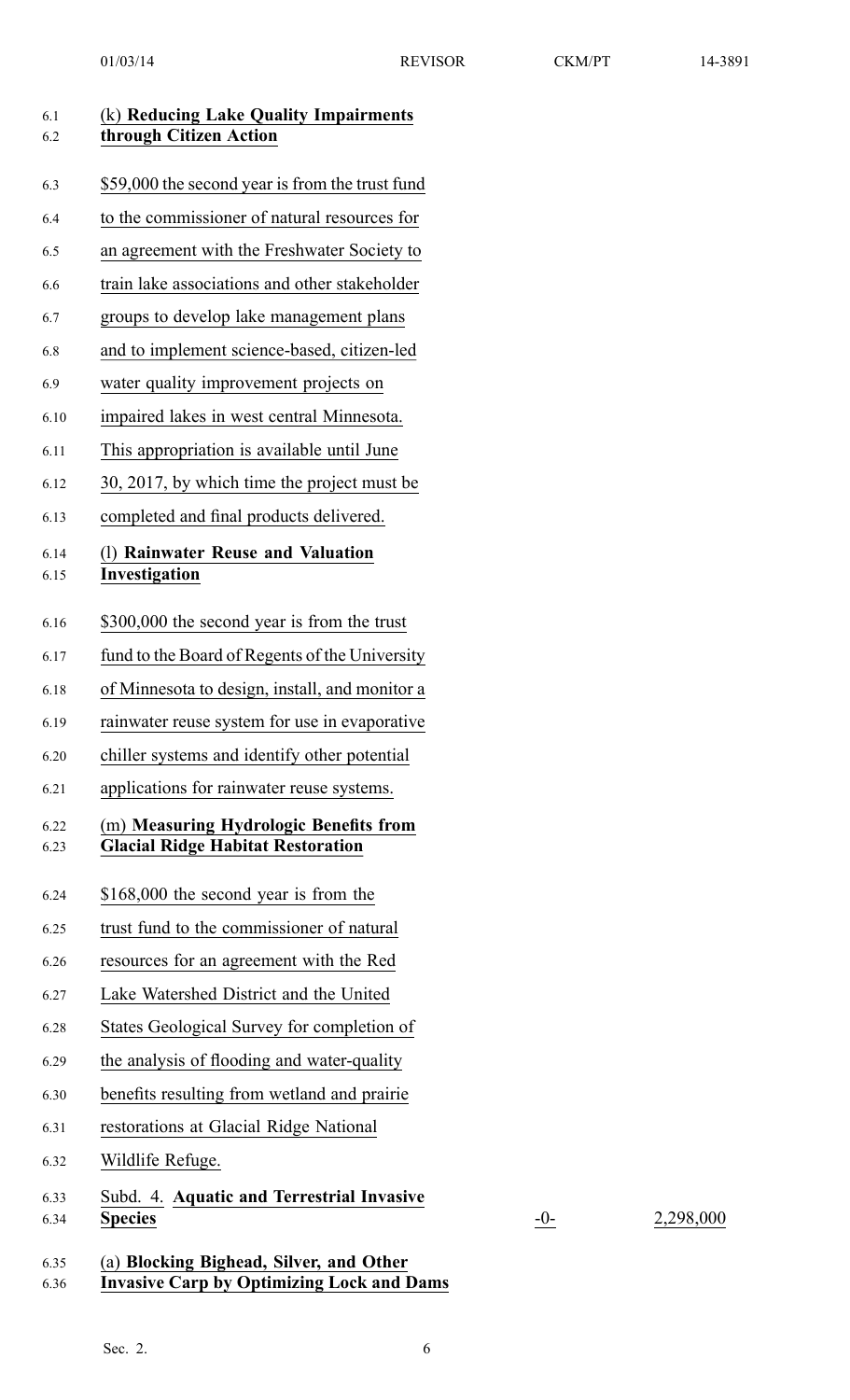| \$854,000 the second year is from the        |
|----------------------------------------------|
| trust fund to the Board of Regents of the    |
| University of Minnesota to collaborate with  |
| the United States Army Corps of Engineers    |
| to develop ways, including new technologies, |
| to modify the operations of Lock and Dam     |
| Numbers 2 to 8 to optimize their ability to  |
| impede invasive carp movement into the       |
|                                              |

- 7.9 Minnesota, St. Croix, and Mississippi Rivers.
- 7.10 This appropriation is available until June

- 7.11 30, 2017, by which time the project must be
- 7.12 completed and final products delivered.

### 7.13 (b) **Bioacoustics to Detect, Deter, and Eliminate**

#### 7.14 **Silver Carp**

- 7.15 \$262,000 the second year is from the trust
- 7.16 fund to the Board of Regents of the University
- 7.17 of Minnesota-Duluth to develop bioacoustic
- 7.18 technology for detection and early warning
- 7.19 systems, capture and elimination methods,
- 7.20 and deterrent systems for silver carp. This
- 7.21 appropriation is available until June 30,
- 7.22 2017, by which time the project must be
- 7.23 completed and final products delivered.

#### 7.24 (c) **Northwest Minnesota Regional Aquatic** 7.25 **Invasive Species Prevention Pilot**

- 7.26 \$219,000 the second year is from the
- 7.27 trust fund to the commissioner of natural
- 7.28 resources for an agreemen<sup>t</sup> with the Red
- 7.29 River Basin Commission to develop aquatic
- 7.30 invasive species prevention strategies on <sup>a</sup>
- 7.31 watershed scale and develop materials to
- 7.32 sustain watershed scale decision-making
- 7.33 and implementation. This initiative must
- 7.34 be coordinated with the Department of
- 7.35 Natural Resources and outdoor heritage fund
- 7.36 activities for locally based invasive species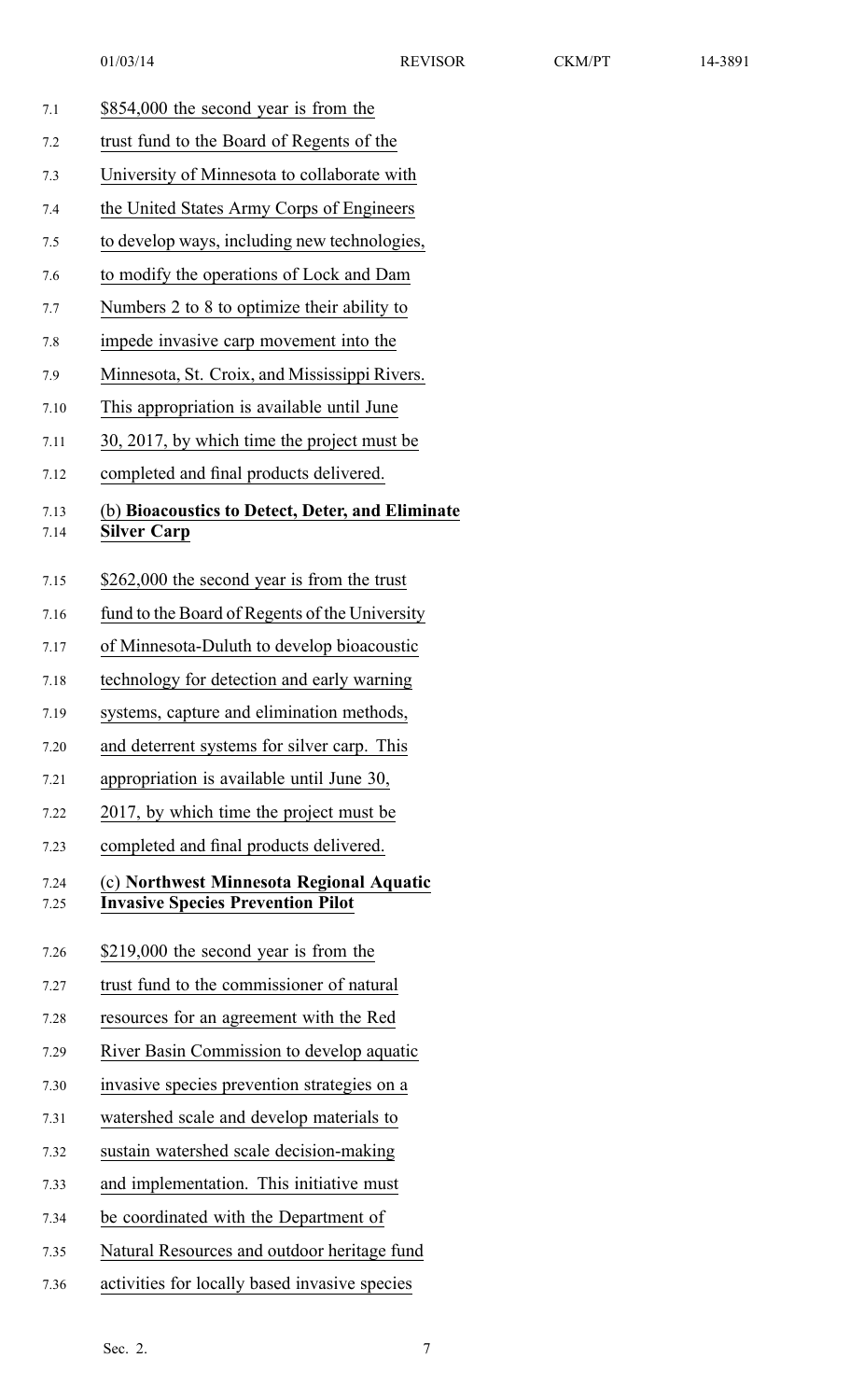- 8.1 control. Specific reporting and analysis of 8.2 outcomes and findings of this alternative 8.3 approach must be provided to enable 8.4 duplication in other regions of the state. 8.5 (d) **Biosurveillance and Biocontrol of Emerald** 8.6 **Ash Borer - Phase 2** 8.7 \$447,000 the second year is from the trust 8.8 fund to the commissioner of agriculture 8.9 in cooperation with the University of 8.10 Minnesota to continue to monitor ash tree 8.11 and emerald ash borer populations and 8.12 expand the biological control implementation 8.13 for emerald ash borer management. This 8.14 appropriation is available until June 30, 8.15 2017, by which time the project must be 8.16 completed and final products delivered. 8.17 (e) **Mountain Pine Beetle Invasive Threat to** 8.18 **Minnesota's Pines** 8.19 \$175,000 the second year is from the trust 8.20 fund to the Board of Regents of the University 8.21 of Minnesota and \$75,000 the second year 8.22 is from the trust fund to the commissioner 8.23 of agriculture to survey for the presence and 8.24 characterize the potential risk of the invasive 8.25 mountain pine beetle to Minnesota's pine 8.26 forests to inform early detection and rapid 8.27 response. This appropriation is available 8.28 until June 30, 2017, by which time the 8.29 project must be completed and final products 8.30 delivered. 8.31 (f) **Brown Marmorated Stink Bug Monitoring** 8.32 **and Biocontrol Evaluation** 8.33 \$99,000 the second year is from the trust
- 8.34 fund to the commissioner of agriculture
- 8.35 and \$167,000 the second year is from the
- 8.36 trust fund to the Board of Regents of the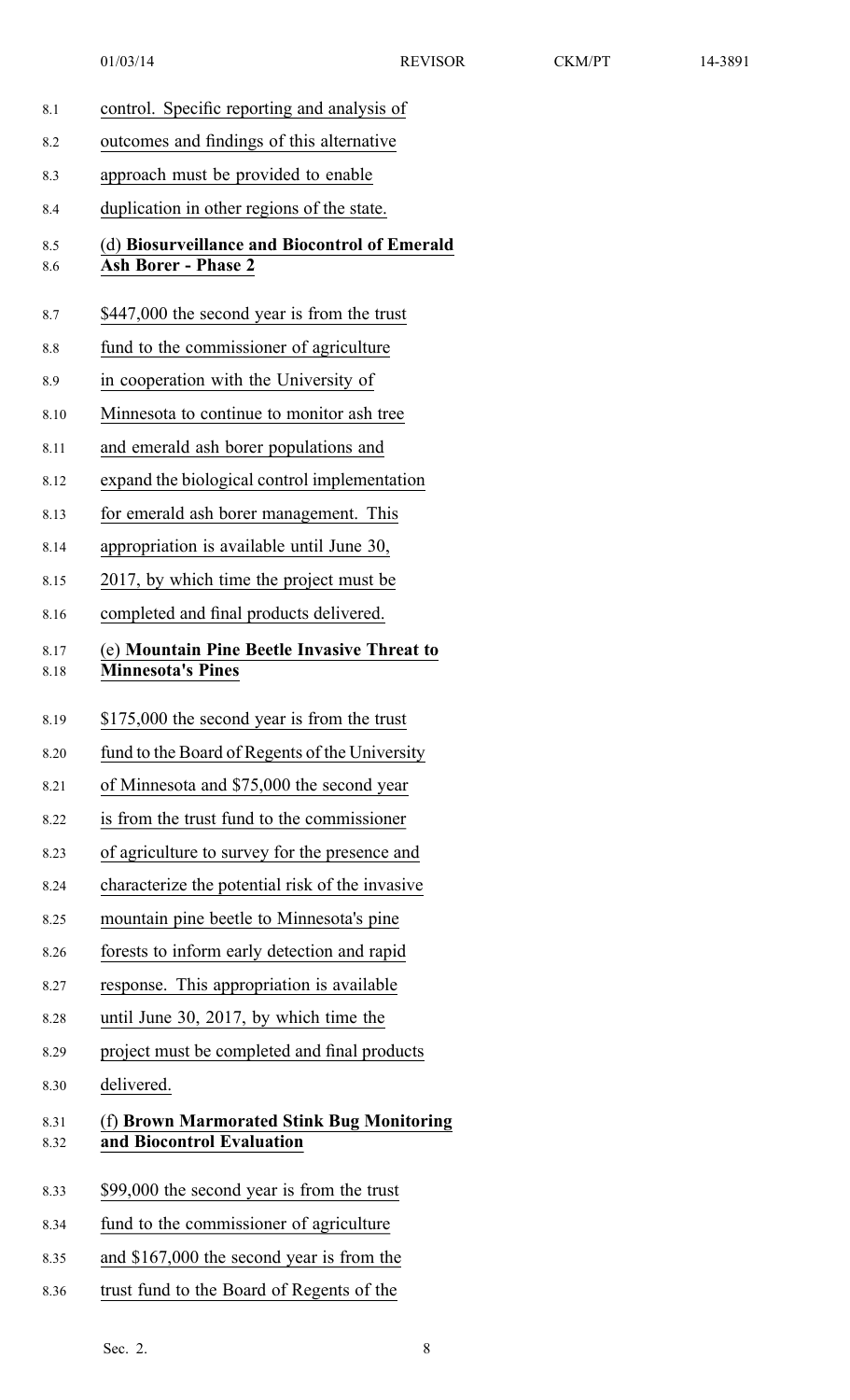01/03/14 REVISOR CKM/PT 14-3891

| 9.1          | University of Minnesota to monitor for brown                                |
|--------------|-----------------------------------------------------------------------------|
| 9.2          | marmorated stink bugs to identify problem                                   |
| 9.3          | areas, target biocontrol efforts, and evaluate                              |
| 9.4          | the suitability of candidate biological                                     |
| 9.5          | control agents for use in Minnesota. This                                   |
| 9.6          | appropriation is available until June 30,                                   |
| 9.7          | 2017, by which time the project must be                                     |
| 9.8          | completed and final products delivered.                                     |
| 9.9<br>9.10  | Subd. 5. Foundational Natural Resource Data<br>and Information              |
| 9.11         | (a) Update Statewide Land Cover Use Map                                     |
| 9.12         | \$300,000 the second year is from the trust                                 |
| 9.13         | fund to the Board of Regents of the University                              |
| 9.14         | of Minnesota to update Minnesota's land                                     |
| 9.15         | cover data at moderate spatial resolution                                   |
| 9.16         | statewide and at high resolution for selected                               |
| 9.17         | areas, distribute products, and provide                                     |
| 9.18         | training. This appropriation is available until                             |
| 9.19         | June 30, 2017, by which time the project must                               |
| 9.20         | be completed and final products delivered.                                  |
| 9.21<br>9.22 | (b) State Spring Inventory for Resource<br><b>Management and Protection</b> |
| 9.23         | \$200,000 the second year is from the                                       |
| 9.24         | trust fund to the commissioner of natural                                   |
| 9.25         | resources to develop necessary protocols,                                   |
| 9.26         | processes, and definitions of springs along                                 |
| 9.27         | with limited field testing of inventory                                     |
| 9.28         | procedures in priority areas to enable a                                    |
| 9.29         | systematic inventory of springs statewide                                   |
| 9.30         | needed to maintain spring flows and protect                                 |
| 9.31         | groundwater-dependent resources. This                                       |
| 9.32         | appropriation is available until June 30,                                   |
| 9.33         | 2017, by which time the project must be                                     |
| 9.34         | completed and final products delivered.                                     |

9.10 **and Information** -0- 4,210,000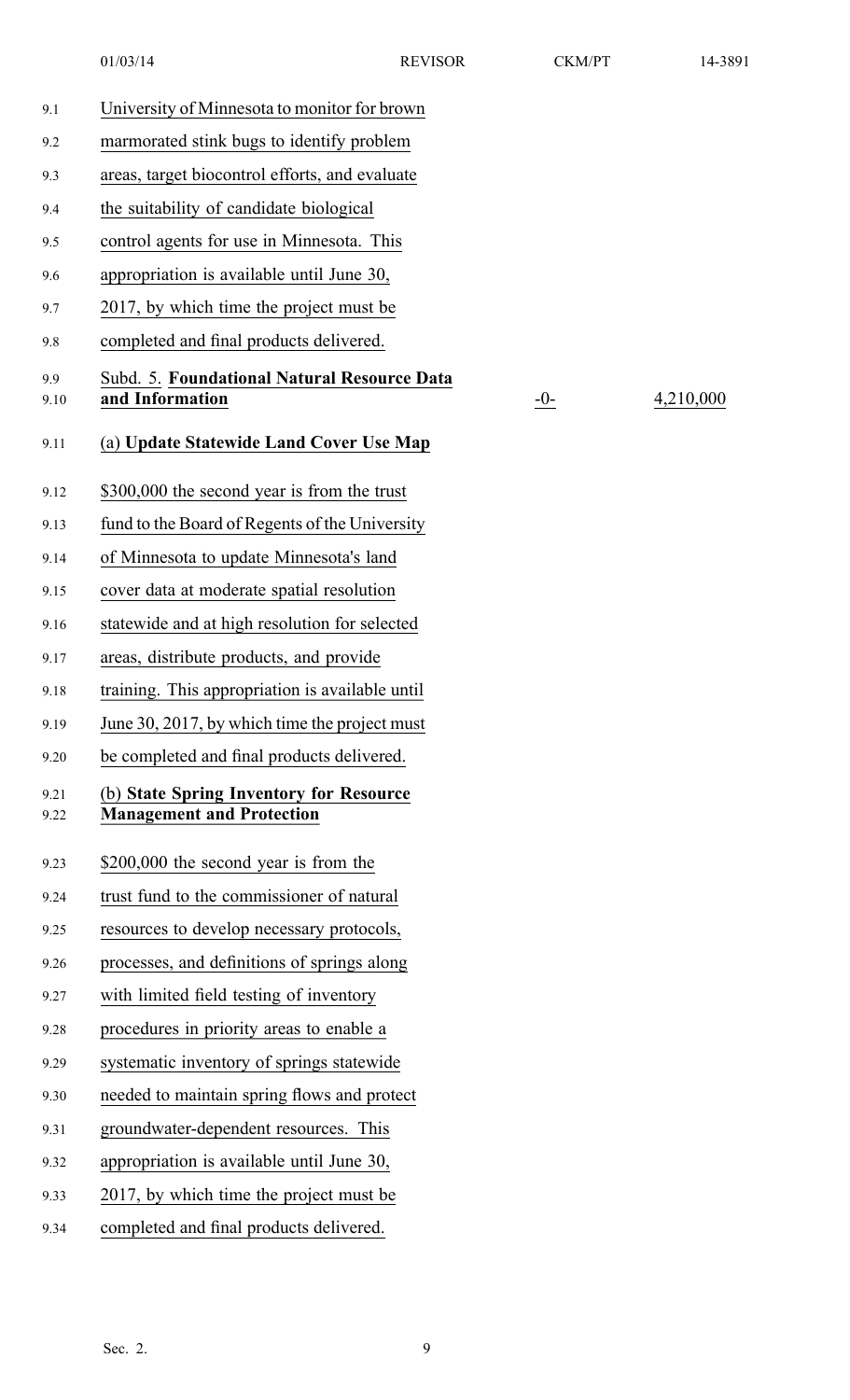| 10.1<br>10.2<br>10.3 | (c) Drainage Records Modernization and<br><b>Statewide Geographic Information System</b><br><b>Database</b> |
|----------------------|-------------------------------------------------------------------------------------------------------------|
| 10.4                 | \$230,000 the second year is from the                                                                       |
| 10.5                 | trust fund to the Board of Water and                                                                        |
| 10.6                 | Soil Resources to develop a template and                                                                    |
| 10.7                 | Web-based geographic information system                                                                     |
| 10.8                 | (GIS) database portal to facilitate statewide                                                               |
| 10.9                 | modernization of public drainage records                                                                    |
| 10.10                | under Minnesota Statutes, chapter 103E, and                                                                 |
| 10.11                | integrate new specifications into existing                                                                  |
| 10.12                | drainage records modernization guidelines.                                                                  |
| 10.13                | This appropriation is available until June                                                                  |
| 10.14                | 30, 2017, by which time the project must be                                                                 |
| 10.15                | completed and final products delivered.                                                                     |
| 10.16                | (d) Restoring Forest Inventory Data                                                                         |
| 10.17                | \$100,000 the second year is from the trust                                                                 |
| 10.18                | fund to the Board of Regents of the University                                                              |
| 10.19                | of Minnesota to obtain and restore statewide                                                                |
| 10.20                | forest inventories of 1935, 1953, and 1966                                                                  |
| 10.21                | to link with more recent data to improve                                                                    |
| 10.22                | understanding of historical forest trends and                                                               |
| 10.23                | enhance long-term ecological monitoring.                                                                    |
| 10.24<br>10.25       | (e) Assessing Species Vulnerability to Climate<br><b>Change Using Phenology</b>                             |
| 10.26                | \$175,000 the second year is from the                                                                       |
| 10.27                | trust fund to the Board of Regents of the                                                                   |
| 10.28                | University of Minnesota to compile and use                                                                  |
| 10.29                | historical datasets to assess change over                                                                   |
| 10.30                | time in the ecology of Minnesota species,                                                                   |
| 10.31                | identify vulnerable species, and inform                                                                     |
| 10.32                | management strategies for climate change.                                                                   |
| 10.33                | This appropriation is available until June                                                                  |
| 10.34                | 30, 2017, by which time the project must be                                                                 |

10.35 completed and final products delivered.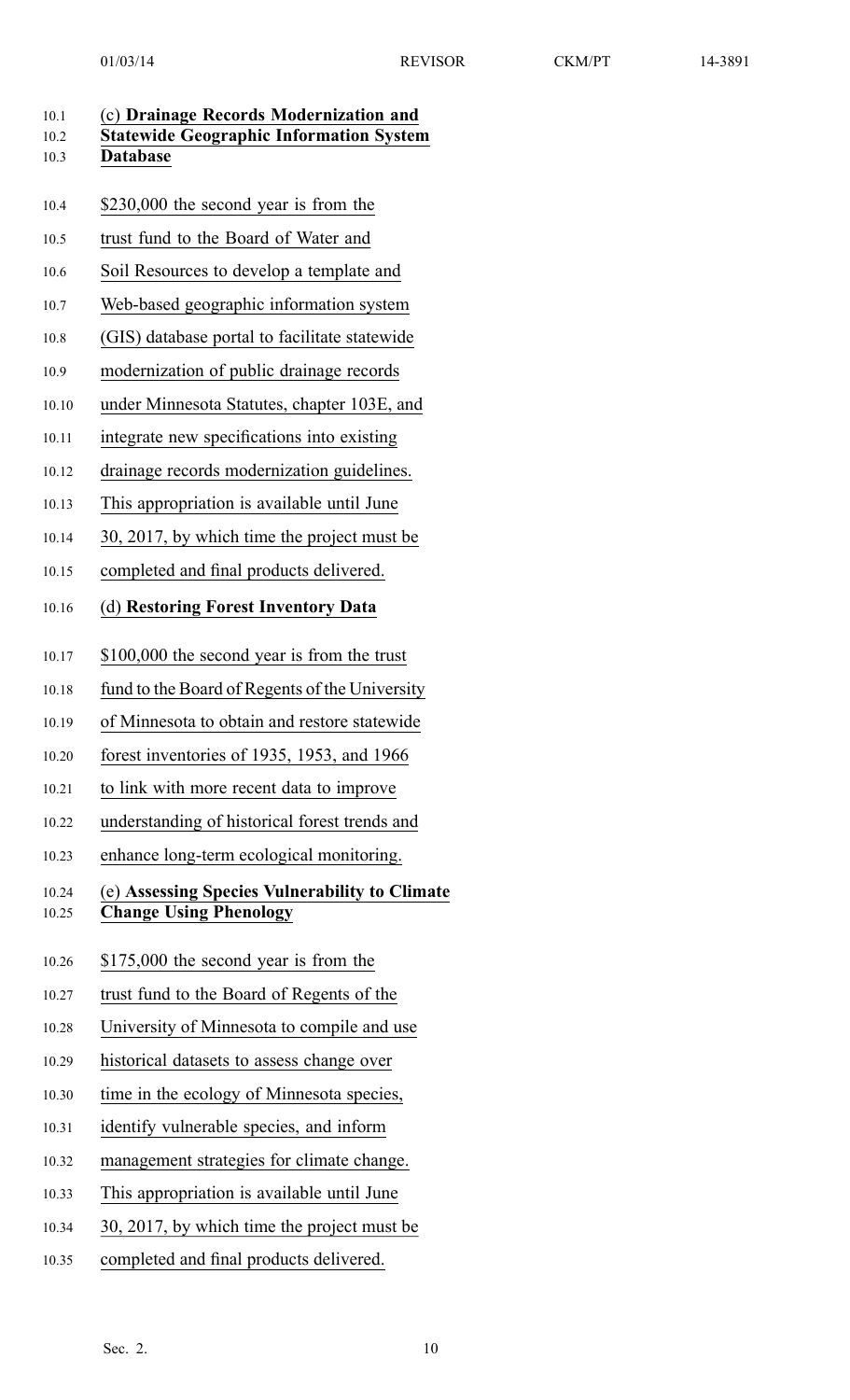|                | 01/03/14                                                                         | <b>REVISOR</b> | <b>CKM/PT</b> | 14-3891 |
|----------------|----------------------------------------------------------------------------------|----------------|---------------|---------|
| 11.1           | (f) Minnesota Breeding Bird Atlas - Final Phase                                  |                |               |         |
| 11.2           | \$300,000 the second year is from the trust                                      |                |               |         |
| 11.3           | fund to the commissioner of natural resources                                    |                |               |         |
| 11.4           | for an agreement with Audobon Minnesota to                                       |                |               |         |
| 11.5           | complete a statewide survey of Minnesota's                                       |                |               |         |
| 11.6           | breeding bird distributions through final                                        |                |               |         |
| 11.7           | analysis, preparation, and dissemination of                                      |                |               |         |
| 11.8           | information collected on an ongoing basis                                        |                |               |         |
| 11.9           | since 2008 on breeding birds in the state.                                       |                |               |         |
| 11.10          | The completed atlas must be available for                                        |                |               |         |
| 11.11          | download from the Internet free of charge.                                       |                |               |         |
| 11.12          | This appropriation is available until June                                       |                |               |         |
| 11.13          | 30, 2017, by which time the project must be                                      |                |               |         |
| 11.14          | completed and final products delivered.                                          |                |               |         |
| 11.15<br>11.16 | (g) Assessing Contaminants in Minnesota's<br><b>Loons and Pelicans - Phase 2</b> |                |               |         |
| 11.17          | \$260,000 the second year is from the trust                                      |                |               |         |
| 11.18          | fund to the commissioner of natural resources                                    |                |               |         |
| 11.19          | to continue to assess the potential impact                                       |                |               |         |
| 11.20          | of petroleum, dispersants, and heavy metal                                       |                |               |         |
| 11.21          | contaminants from the Deepwater Horizon oil                                      |                |               |         |
| 11.22          | spill in the Gulf of Mexico on the wintering                                     |                |               |         |

- 11.23 habitat of Minnesota's common loons
- 11.24 and white pelicans using radiotelemetry,
- 11.25 geolocators, and contaminant analysis.

#### 11.26 (h) **Sandhill Crane Populations and** 11.27 **Management in Minnesota**

- 11.28 \$250,000 the second year is from the
- 11.29 trust fund to the Board of Regents of
- 11.30 the University of Minnesota to delineate
- 11.31 population boundaries, habitat use relative to
- 11.32 crop depredation, and migration patterns and
- 11.33 survival of Minnesota's two populations of
- 11.34 sandhill cranes, Mid-continent and Eastern.
- 11.35 This appropriation is available until June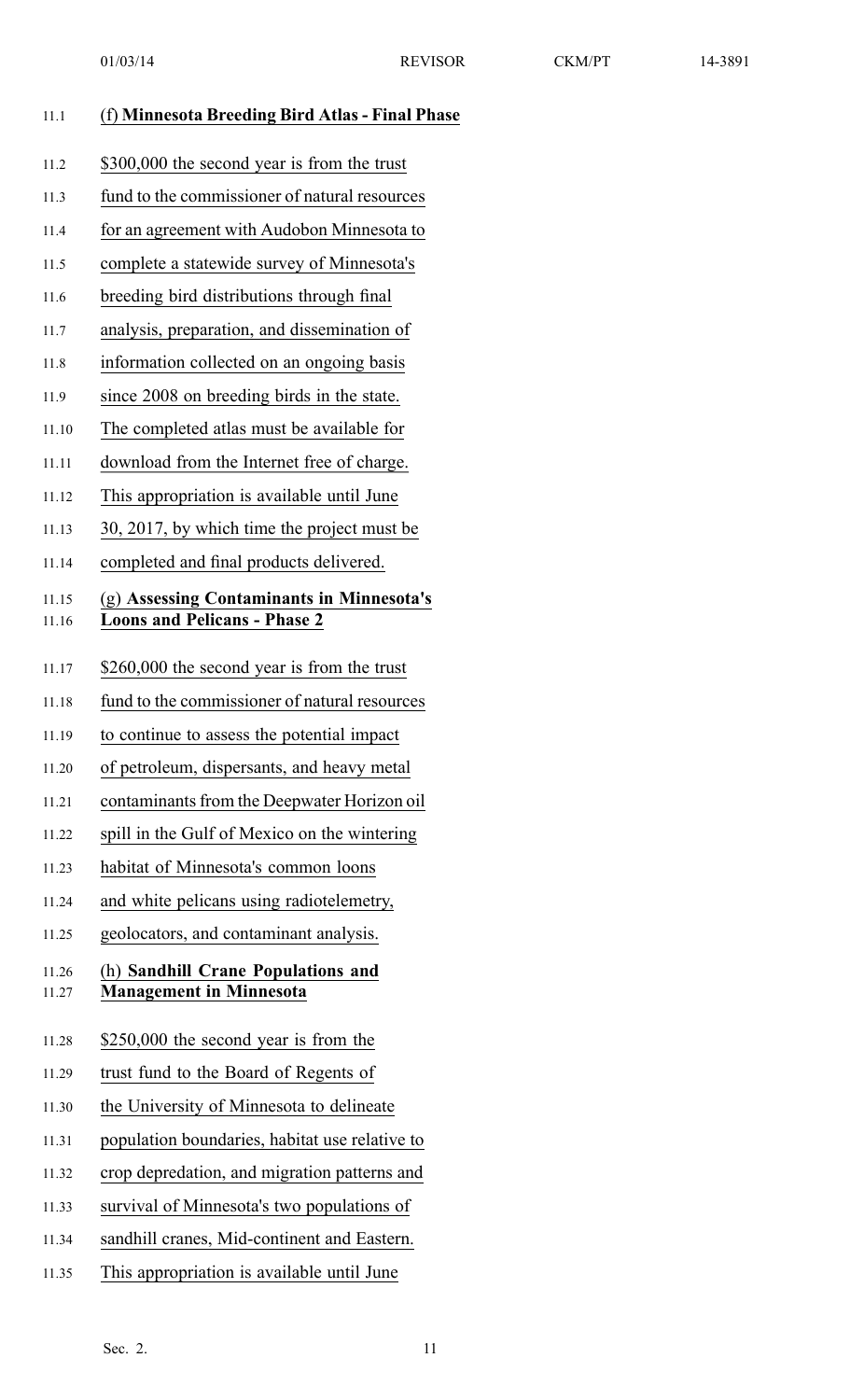| 30, 2017, by which time the project must be                                            |
|----------------------------------------------------------------------------------------|
| completed and final products delivered.                                                |
| (i) Wild Bee Pollinator Surveys in<br><b>Prairie-Grassland Habitats</b>                |
| \$370,000 the second year is from the trust                                            |
| fund to the commissioner of natural resources                                          |
| to assess the current status and distribution                                          |
| of wild bee pollinators in prairie-grassland                                           |
| habitats of Minnesota.                                                                 |
| (j) Imperiled Prairie Butterfly Conservation,<br><b>Research, and Breeding Program</b> |
| \$380,000 the second year is from the trust                                            |
| fund to the Minnesota Zoological Garden                                                |
| and \$245,000 the second year is from the                                              |
| trust fund to the commissioner of natural                                              |
| resources to prevent the extirpation and                                               |
| possible extinction of imperiled native                                                |
| Minnesota butterfly species through.                                                   |
| breeding, genetics and mortality research,                                             |
| inventory, monitoring, and public education.                                           |
| This appropriation is available until June                                             |
| 30, 2017, by which time the project must be                                            |
| completed and final products delivered.                                                |
| (k) Conserving Minnesota's Native Freshwater<br><b>Mussels</b>                         |
| \$350,000 the second year is from the                                                  |
| trust fund to the Board of Regents of the                                              |
| University of Minnesota in cooperation                                                 |
| with Macalester College to document                                                    |
| native freshwater mussel abundance                                                     |
| and distribution, quantify environmental                                               |
| conditions necessary to conserve Minnesota's                                           |
| native freshwater mussels, and conduct                                                 |
| outreach to local organizations and the                                                |
|                                                                                        |

12.35 public. This appropriation is available until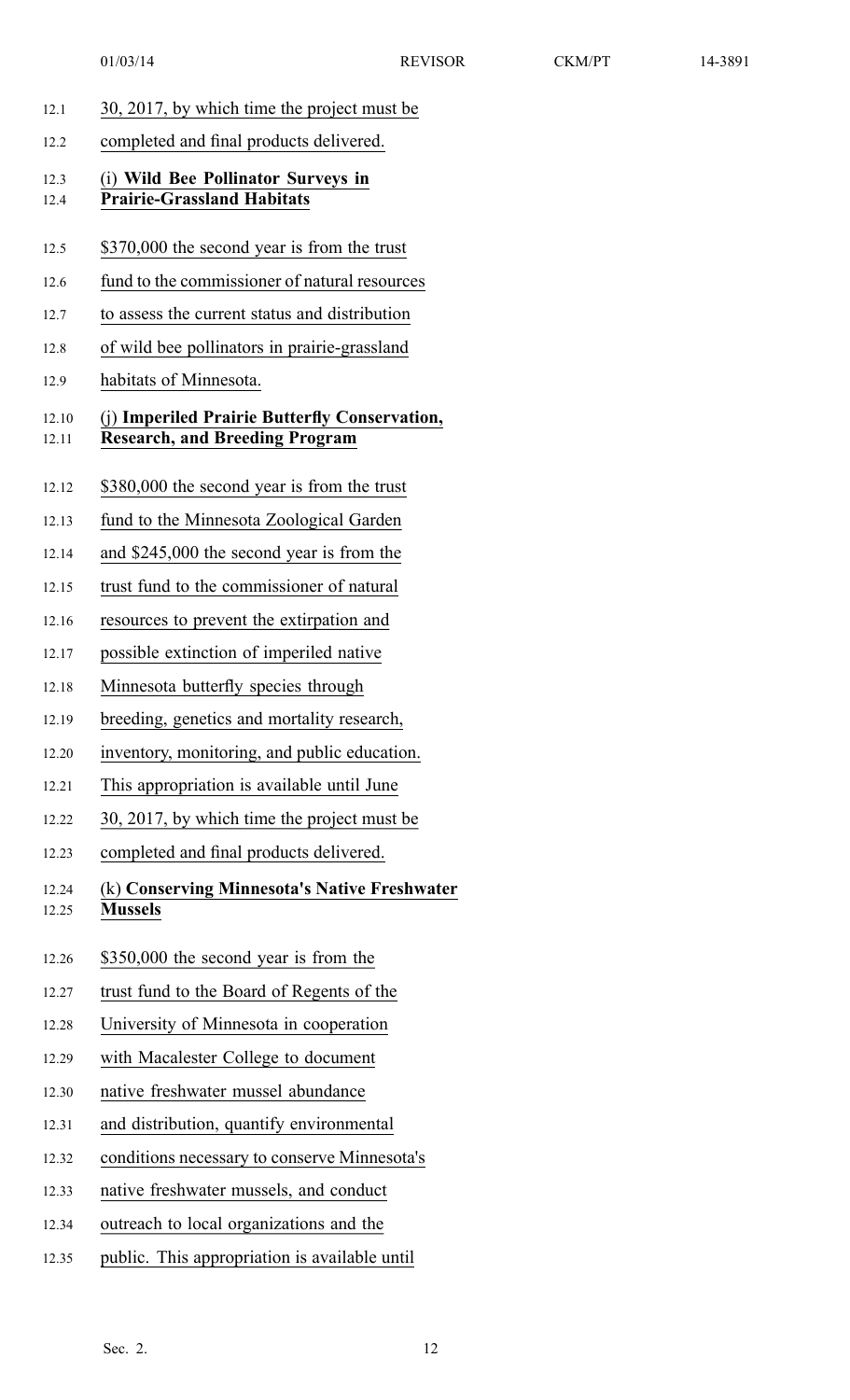| June 30, 2018, by which time the project must<br>be completed and final products delivered.<br>(1) Impacts of Forest Quality on Declining |
|-------------------------------------------------------------------------------------------------------------------------------------------|
|                                                                                                                                           |
|                                                                                                                                           |
| \$300,000 the second year is from the                                                                                                     |
| trust fund to the Board of Regents of the                                                                                                 |
| University of Minnesota in cooperation with                                                                                               |
| the Department of Natural Resources to                                                                                                    |
| link regional patterns of moose abundance                                                                                                 |
| through time to the distribution of food                                                                                                  |
| and cover and determine if this distribution                                                                                              |
| affects the diet and survival of individual                                                                                               |
| moose. This appropriation is available until                                                                                              |
| June 30, 2017, by which time the project must                                                                                             |
| be completed and final products delivered.                                                                                                |
| (m) Moose Decline and Air Temperatures in                                                                                                 |
| \$600,000 the second year is from the                                                                                                     |
| trust fund to the commissioner of natural                                                                                                 |
| resources in cooperation with the University                                                                                              |
| of Minnesota to study the physiology and                                                                                                  |
| behavior of adult moose and effects of female                                                                                             |
|                                                                                                                                           |
| condition on calf production and survival to                                                                                              |
| determine the impact of air temperature on                                                                                                |
| moose population performance and decline.                                                                                                 |
| This appropriation is available until June                                                                                                |
| 30, 2017, by which time the project must be                                                                                               |
| completed and final products delivered.                                                                                                   |
| (n) Expansion of Minnesota Wildflowers                                                                                                    |
| \$150,000 the second year is from the                                                                                                     |
| trust fund to the commissioner of natural                                                                                                 |
| resources for an agreement with Minnesota                                                                                                 |
| Wildflowers Information to accelerate field                                                                                               |
| work for surveying and imaging of plant                                                                                                   |
|                                                                                                                                           |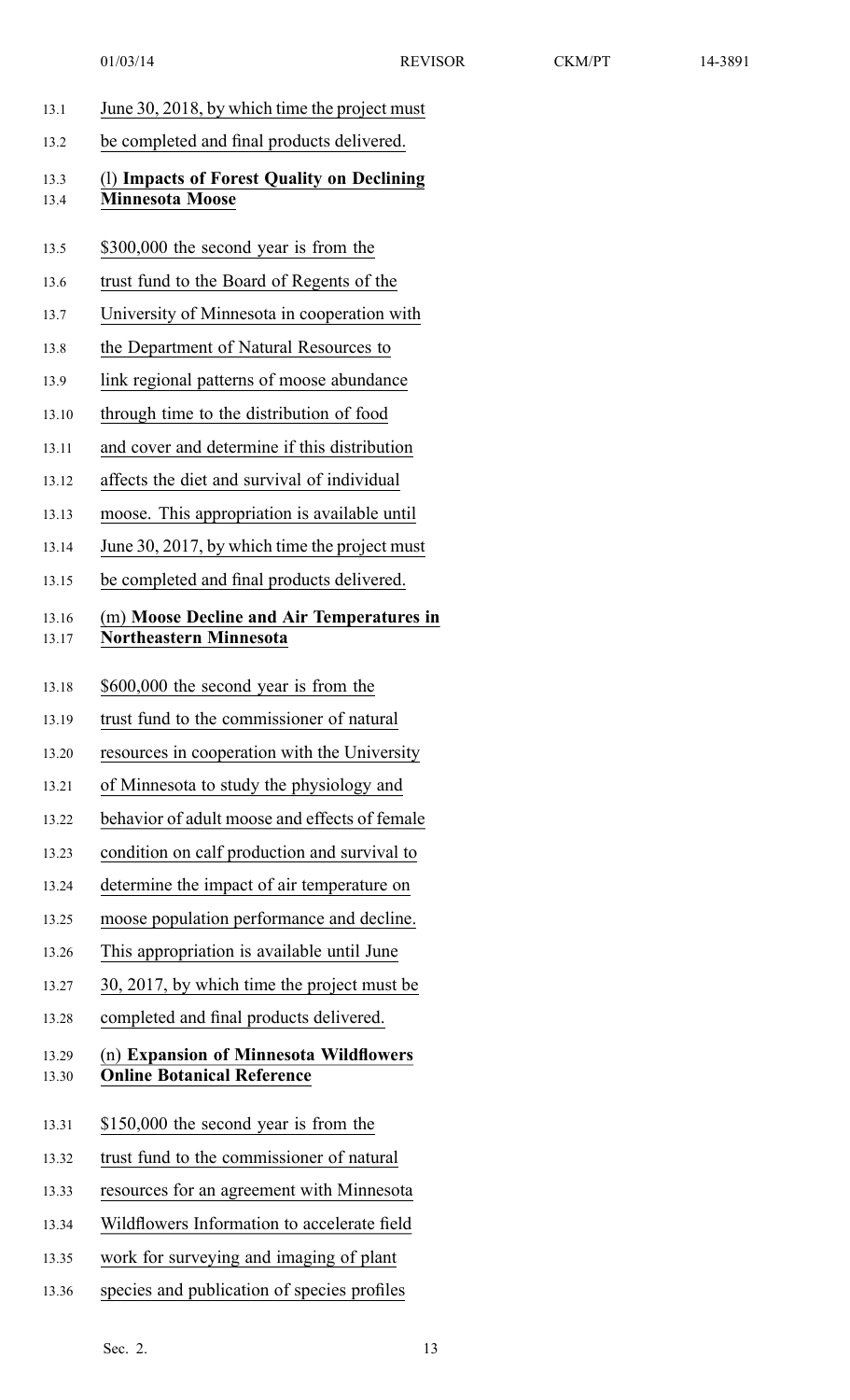14.15 **Enhance Land, Water, and Habitat** -0- 3,675,000

| 14.1           | to a plant identification reference Web site                                         |
|----------------|--------------------------------------------------------------------------------------|
| 14.2           | available to the public and land managers.                                           |
| 14.3           | Images acquired and information compiled                                             |
| 14.4           | using these funds are for purposes of public                                         |
| 14.5           | information available on a Web site. If the                                          |
| 14.6           | organization is no longer able to maintain the                                       |
| 14.7           | Web site, the organization shall work with                                           |
| 14.8           | the state and the University of Minnesota                                            |
| 14.9           | Bell Museum of Natural History to ensure                                             |
| 14.10          | the materials remain publicly available on                                           |
| 14.11          | the Web. This appropriation is available until                                       |
| 14.12          | June 30, 2017, by which time the project must                                        |
| 14.13          | be completed and final products delivered.                                           |
| 14.14<br>14.15 | Subd. 6. Methods to Protect, Restore, and<br><b>Enhance Land, Water, and Habitat</b> |
|                |                                                                                      |
| 14.16          | (a) Enhancing Pollinator Landscapes                                                  |
| 14.17          | \$864,000 the second year is from the                                                |
| 14.18          | trust fund to the Board of Regents of the                                            |
| 14.19          | University of Minnesota to identify sources                                          |
| 14.20          | of nectar and pollen for native pollinators                                          |
| 14.21          | and honey bees and coordinate ongoing and                                            |
| 14.22          | future efforts to enhance pollinator habitat                                         |
| 14.23          | and opportunities for pollinator nesting and                                         |
| 14.24          | foraging. This appropriation is available until                                      |
| 14.25          | June 30, 2017, by which time the project must                                        |
| 14.26          | be completed and final products delivered.                                           |
| 14.27<br>14.28 | (b) Understanding Systemic Insecticides as<br><b>Protection Strategy for Bees</b>    |
| 14.29          | \$326,000 the second year is from the                                                |
| 14.30          | trust fund to the Board of Regents of the                                            |
| 14.31          | University of Minnesota to continue research                                         |
| 14.32          | on how native bee and honey bee colonies                                             |
| 14.33          | are impacted by systemic, neonicotinyl                                               |
| 14.34          | insecticides in pollen and nectar of plants                                          |
| 14.35          | growing in fields and landscapes. This                                               |
| 14.36          | appropriation is available until June 30,                                            |
|                |                                                                                      |

Sec. 2. 14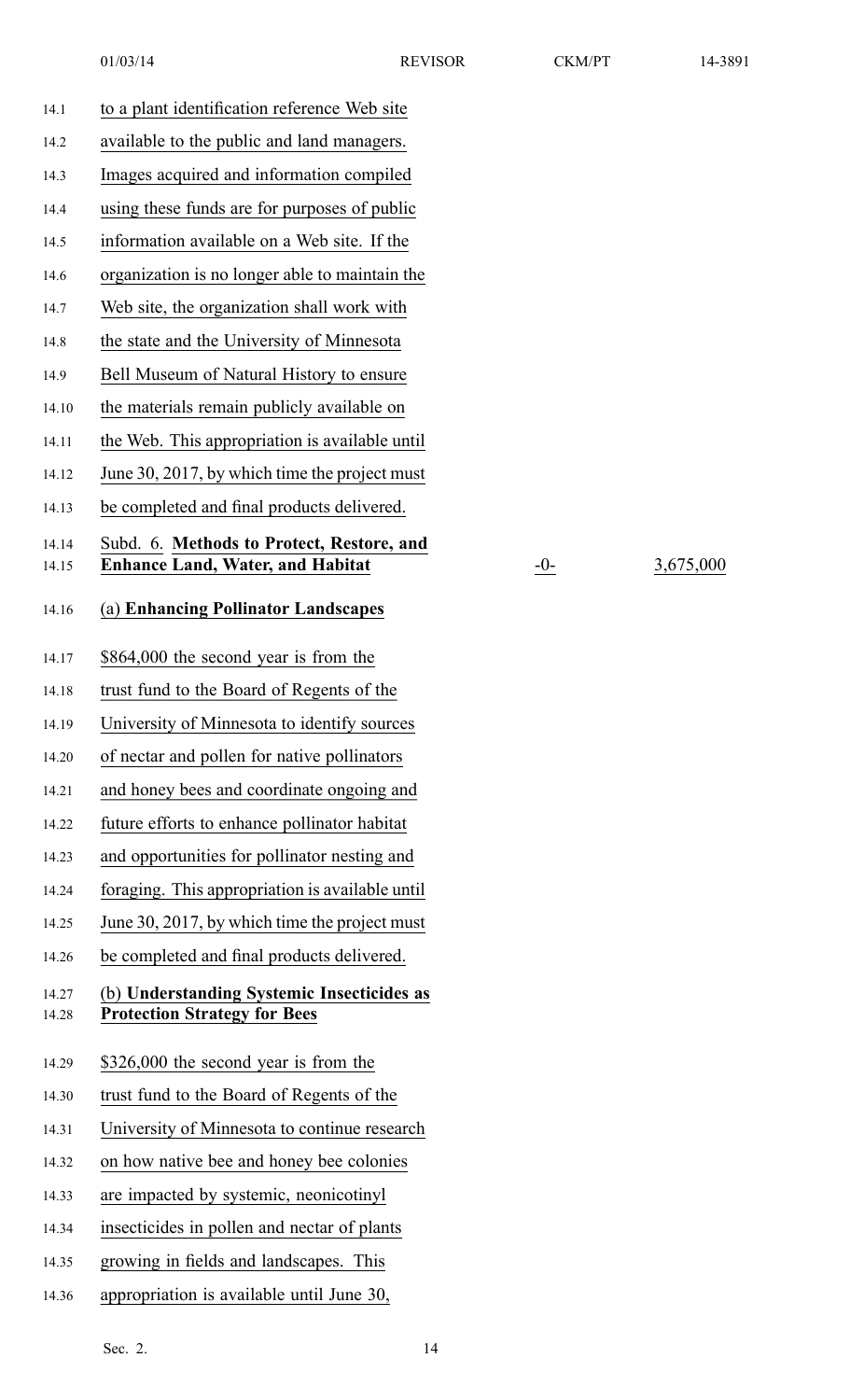| 15.1           | 2017, by which time the project must be                                                        |
|----------------|------------------------------------------------------------------------------------------------|
| 15.2           | completed and final products delivered.                                                        |
| 15.3<br>15.4   | (c) Prairie Sustainability Through Seed<br><b>Storage, Beneficial Microbes, and Adaptation</b> |
| 15.5           | \$600,000 the second year is from the                                                          |
| 15.6           | trust fund to the Board of Regents of the                                                      |
| 15.7           | University of Minnesota to collect and                                                         |
| 15.8           | preserve germplasm of plants throughout                                                        |
| 15.9           | Minnesota's prairie region, study the                                                          |
| 15.10          | microbial effects that promote plant health,                                                   |
| 15.11          | analyze local adaptation, and evaluate the                                                     |
| 15.12          | adaptive capacity of prairie plant populations.                                                |
| 15.13          | This appropriation is available until June                                                     |
| 15.14          | 30, 2017, by which time the project must be                                                    |
| 15.15          | completed and final products delivered.                                                        |
| 15.16<br>15.17 | (d) Northeast Minnesota White Cedar<br><b>Restoration - Phase 2</b>                            |
| 15.18          | \$335,000 the second year is from the trust                                                    |
| 15.19          | fund to the Board of Water and Soil Resources                                                  |
| 15.20          | to continue an assessment of the decline of                                                    |
| 15.21          | northern white cedar plant communities in                                                      |
| 15.22          | northeast Minnesota, demonstrate restoration                                                   |
| 15.23          | techniques, and provide cedar restoration                                                      |
| 15.24          | training to local units of government. This                                                    |
| 15.25          | appropriation is available until June 30,                                                      |
| 15.26          | 2017, by which time the project must be                                                        |
| 15.27          | completed and final products delivered.                                                        |
| 15.28<br>15.29 | (e) Southeast Minnesota Watershed Protection<br>Plan                                           |
| 15.30          | \$200,000 the second year is from the                                                          |
| 15.31          | trust fund to the commissioner of natural                                                      |
| 15.32          | resources for an agreement with The Nature                                                     |
| 15.33          | Conservancy to provide a framework and                                                         |
| 15.34          | plans for the protection and stewardship of                                                    |
| 15.35          | unimpaired waters in southeast Minnesota.                                                      |
| 15.36          | The result will be a template for watershed                                                    |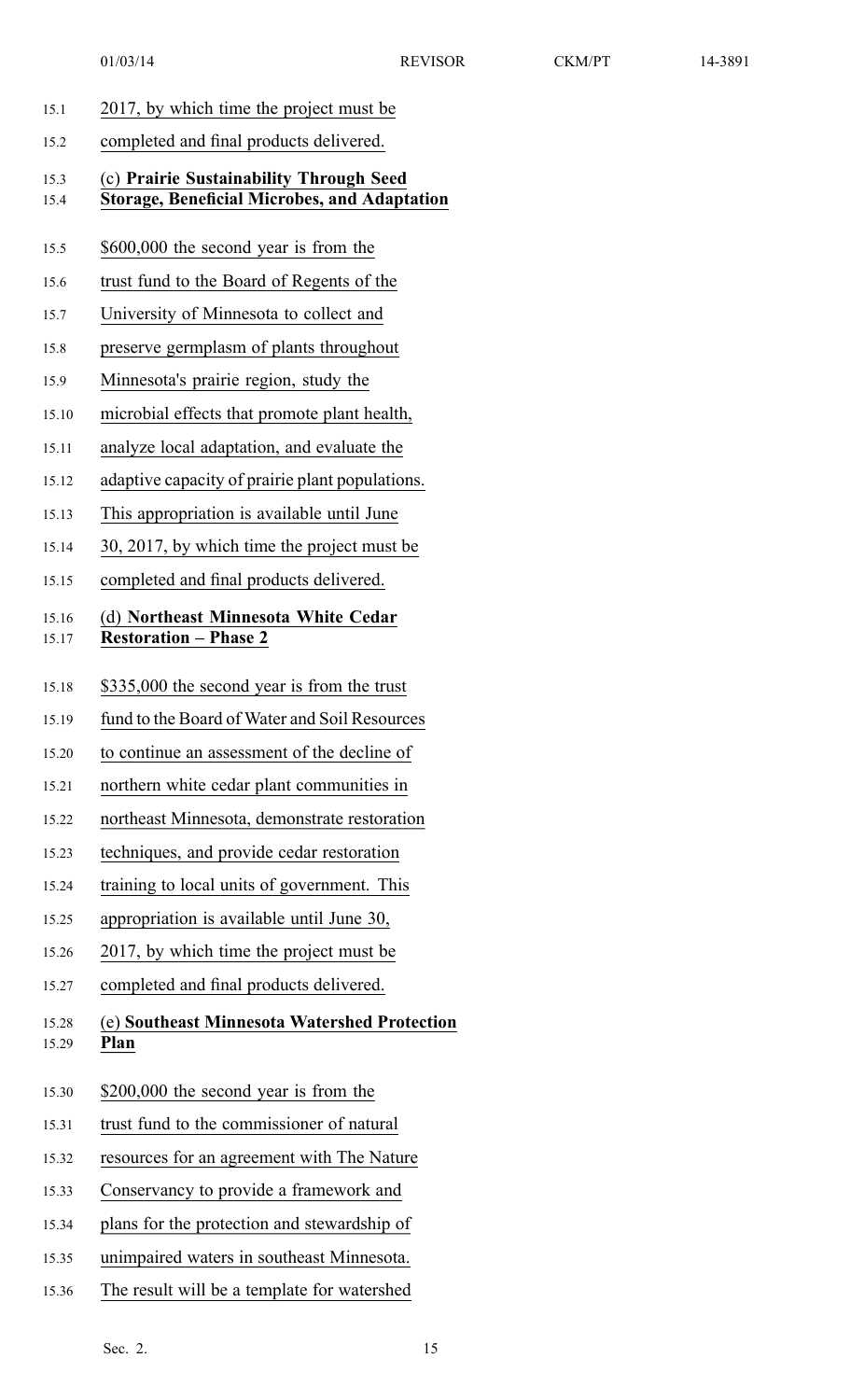| 16.1           | protection in Minnesota. This appropriation                                         |
|----------------|-------------------------------------------------------------------------------------|
| 16.2           | is available until June 30, 2017, by which                                          |
| 16.3           | time the project must be completed and final                                        |
| 16.4           | products delivered.                                                                 |
| 16.5<br>16.6   | (f) Upland and Shoreline Restoration in<br><b>Greater Metropolitan Area</b>         |
| 16.7           | \$300,000 the second year is from the                                               |
| 16.8           | trust fund to the commissioner of natural                                           |
| 16.9           | resources for an agreement with Great River                                         |
| 16.10          | Greening to restore and enhance upland,                                             |
| 16.11          | shoreline, and approximately 150 acres of                                           |
| 16.12          | forests, woodlands, savanna, and prairie and                                        |
| 16.13          | to provide related educational opportunities                                        |
| 16.14          | for volunteers in the greater metropolitan                                          |
| 16.15          | area. A list of proposed restorations and                                           |
| 16.16          | enhancements must be provided as part of                                            |
| 16.17          | the required work plan. This appropriation                                          |
| 16.18          | is available until June 30, 2017, by which                                          |
| 16.19          | time the project must be completed and final                                        |
| 16.20          | products delivered.                                                                 |
| 16.21<br>16.22 | (g) Prairie, Forest, and Savanna Restoration in<br><b>Greater Metropolitan Area</b> |
| 16.23          | \$200,000 the second year is from the trust                                         |
| 16.24          | fund to the commissioner of natural resources                                       |
| 16.25          | for an agreement with Friends of the                                                |
| 16.26          | Mississippi River to restore approximately                                          |
| 16.27          | 150 acres of prairie, forests, and oak savanna                                      |
| 16.28          | in the greater metropolitan area. A list of                                         |
| 16.29          | proposed restorations and enhancements                                              |
| 16.30          | must be provided as part of the required work                                       |
| 16.31          | plan. This appropriation is available until                                         |
| 16.32          | June 30, 2017, by which time the project must                                       |
| 16.33          | be completed and final products delivered.                                          |
| 16.34<br>16.35 | (h) Nutrient Capture through Water<br><b>Management and Biomass Harvesting</b>      |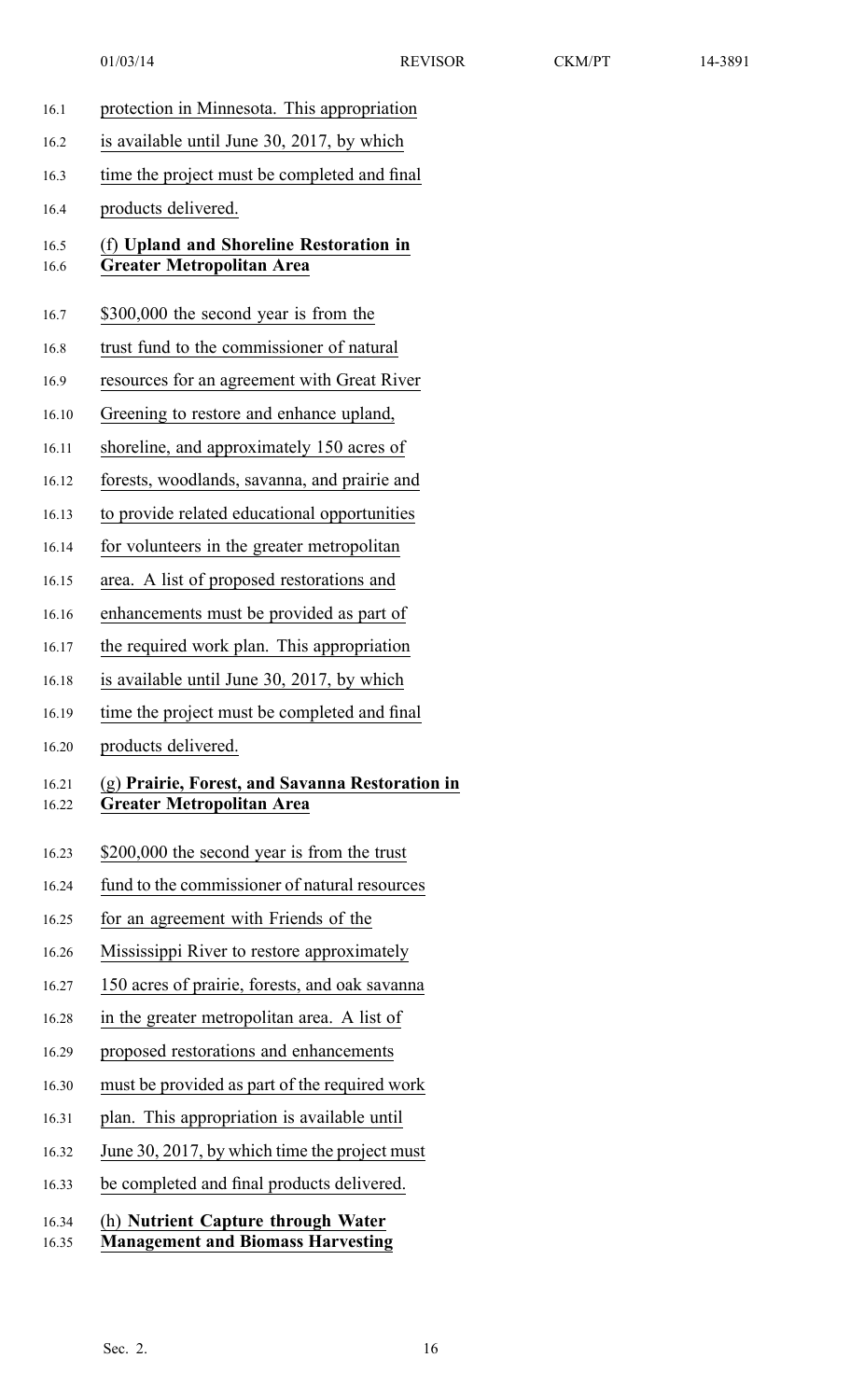17.1 \$300,000 the second year is from the trust 17.2 fund to the commissioner of natural resources 17.3 for an agreemen<sup>t</sup> with the Red River Basin 17.4 Commission to evaluate the potential capture 17.5 of excess nutrients using cattails grown and 17.6 harvested within shallow flood reservoirs 17.7 for bioenergy use. This appropriation is 17.8 available until June 30, 2017, by which time 17.9 the project must be completed and final 17.10 products delivered. 17.11 (i) **Cattail Management for Wetland Wildlife** 17.12 **and Bioenergy Potential** 17.13 \$74,000 the second year is from the trust fund 17.14 to the Board of Regents of the University of 17.15 Minnesota for the Northwest Research and 17.16 Outreach Center in Crookston to evaluate 17.17 different managemen<sup>t</sup> techniques for cattail 17.18 control and related wildlife impacts in 17.19 northwest Minnesota and to assess the use of 17.20 cattails as <sup>a</sup> biofuel feedstock. 17.21 (j) **Dredged Sediment for Forest Restoration on** 17.22 **Unproductive Minelands** 17.23 \$300,000 the second year is from the 17.24 trust fund to the Board of Regents of the 17.25 University of Minnesota–Duluth for the 17.26 Natural Resources Research Institute to 17.27 restore up to 136 acres of unproductive mine 17.28 stockpile while improving the treatment 17.29 of municipal sewage and biosolids near 17.30 Virginia using clean Erie Pier dredged 17.31 sediment and managed forestry techniques. 17.32 This appropriation is available until June 17.33 30, 2018, by which time the project must be 17.34 completed and final products delivered. 17.35 (k) **Expansion of Greenhouse Production**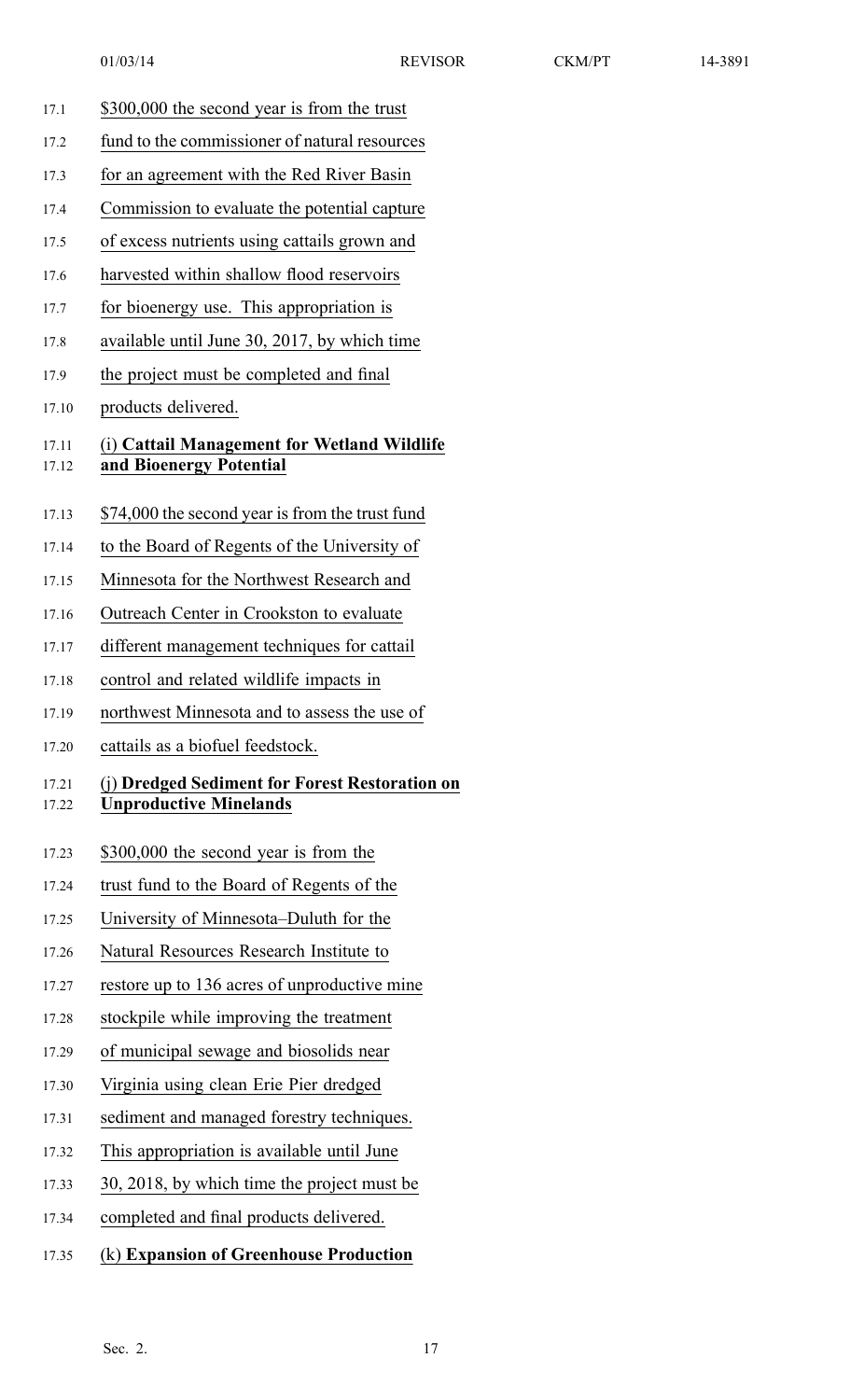| 18.1                    | \$176,000 the second year is from the                                                                             |
|-------------------------|-------------------------------------------------------------------------------------------------------------------|
| 18.2                    | trust fund to the commissioner of natural                                                                         |
| 18.3                    | resources for an agreement with the city                                                                          |
| 18.4                    | of Silver Bay to expand and enhance a                                                                             |
| 18.5                    | city-owned greenhouse facility to increase                                                                        |
| 18.6                    | system production for locally grown food on                                                                       |
| 18.7                    | a year-round basis and reduce water usage.                                                                        |
| 18.8<br>18.9            | Subd. 7. Land Acquisition for Habitat and<br><b>Recreation</b>                                                    |
| 18.10<br>18.11<br>18.12 | (a) Scientific and Natural Area Acquisition,<br><b>Restoration, Improvement, and Citizen</b><br><b>Engagement</b> |
| 18.13                   | $$2,540,000$ the second year is from the                                                                          |
| 18.14                   | trust fund to the commissioner of natural                                                                         |
| 18.15                   | resources to acquire lands with high-quality                                                                      |
| 18.16                   | native plant communities and rare features to                                                                     |
| 18.17                   | be established as scientific and natural areas                                                                    |
| 18.18                   | as provided in Minnesota Statutes, section                                                                        |
| 18.19                   | 86A.05, subdivision 5, restore and improve                                                                        |
| 18.20                   | parts of scientific and natural areas, and                                                                        |
| 18.21                   | provide technical assistance and outreach. A                                                                      |
| 18.22                   | list of proposed acquisitions must be provided                                                                    |
| 18.23                   | as part of the required work program. Land                                                                        |
| 18.24                   | acquired with this appropriation must                                                                             |
| 18.25                   | be sufficiently improved to meet at least                                                                         |
| 18.26                   | minimum management standards, as                                                                                  |
| 18.27                   | determined by the commissioner of natural                                                                         |
| 18.28                   | resources. This appropriation is available                                                                        |
| 18.29                   | until June 30, 2017, by which time the                                                                            |
| 18.30                   | project must be completed and final products                                                                      |
| 18.31                   | delivered.                                                                                                        |
| 18.32<br>18.33          | (b) Metropolitan Regional Park System<br><b>Acquisition</b>                                                       |
| 18.34                   | $$1,500,000$ the second year is from the                                                                          |
| 18.35                   | trust fund to the Metropolitan Council for                                                                        |
| 18.36                   | grants for the acquisition of lands within                                                                        |

10<sup>-0-</sup> 6,923,000

Sec. 2. 18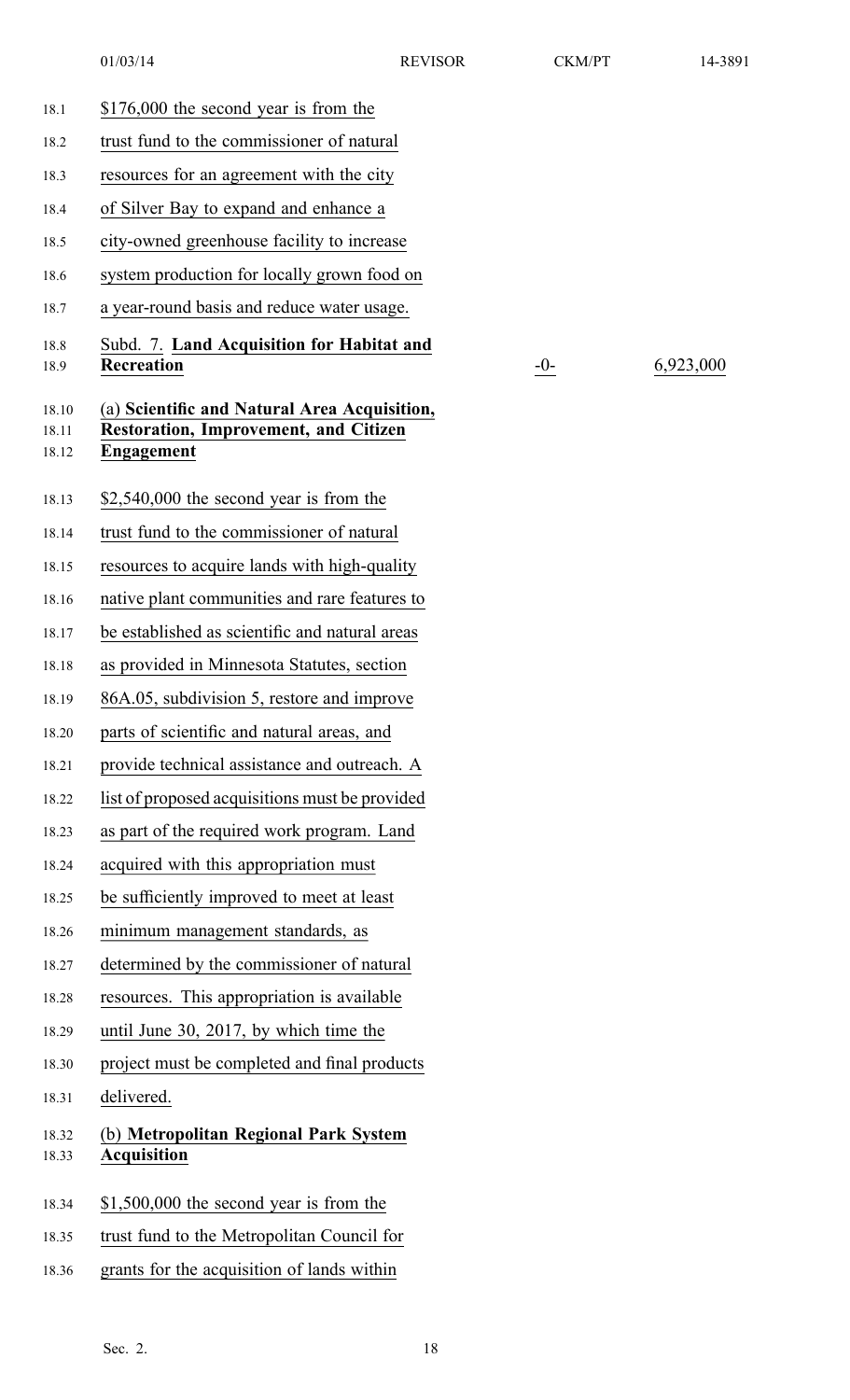| the approved park unit boundaries of the                       |
|----------------------------------------------------------------|
| metropolitan regional park system. This                        |
| appropriation may not be used for the                          |
| purchase of habitable residential structures.                  |
| A list of proposed fee title and easement                      |
| acquisitions must be provided as part of the                   |
| required work program. This appropriation                      |
| must be matched by at least 40 percent of                      |
| nonstate money that must be committed by                       |
| December 31, 2014, or the appropriation                        |
| cancels. This appropriation is available until                 |
| June 30, 2017, by which time the project must                  |
| be completed and final products delivered.                     |
| (c) Mesabi Trail Development – Soudan to Ely<br><b>Segment</b> |
| $$1,000,000$ the second year is from the                       |
| trust fund to the commissioner of natural                      |
| resources for an agreement with St. Louis                      |
| and Lake Counties Regional Rail Authority                      |
| for the right-of-way acquisition, design, and                  |
| construction of segments of the Mesabi Trail                   |
| totaling approximately 18 miles between                        |
| Soudan and Ely. This appropriation is                          |
| available until June 30, 2017, by which time                   |
|                                                                |
|                                                                |
| the project must be completed and final                        |
| products delivered.                                            |
| (d) Shoreland Acquisition on St. Croix River                   |
| $$1,250,000$ the second year is from the trust                 |
| fund to the commissioner of natural resources                  |
| for an agreement with Washington County to                     |
| purchase 15 acres, encompassing 3,500 feet                     |
| of St. Croix shoreland paralleling Brown's                     |
| Creek State Trail in the city of Stillwater. The               |
| county will transfer the parcel to the city of                 |
|                                                                |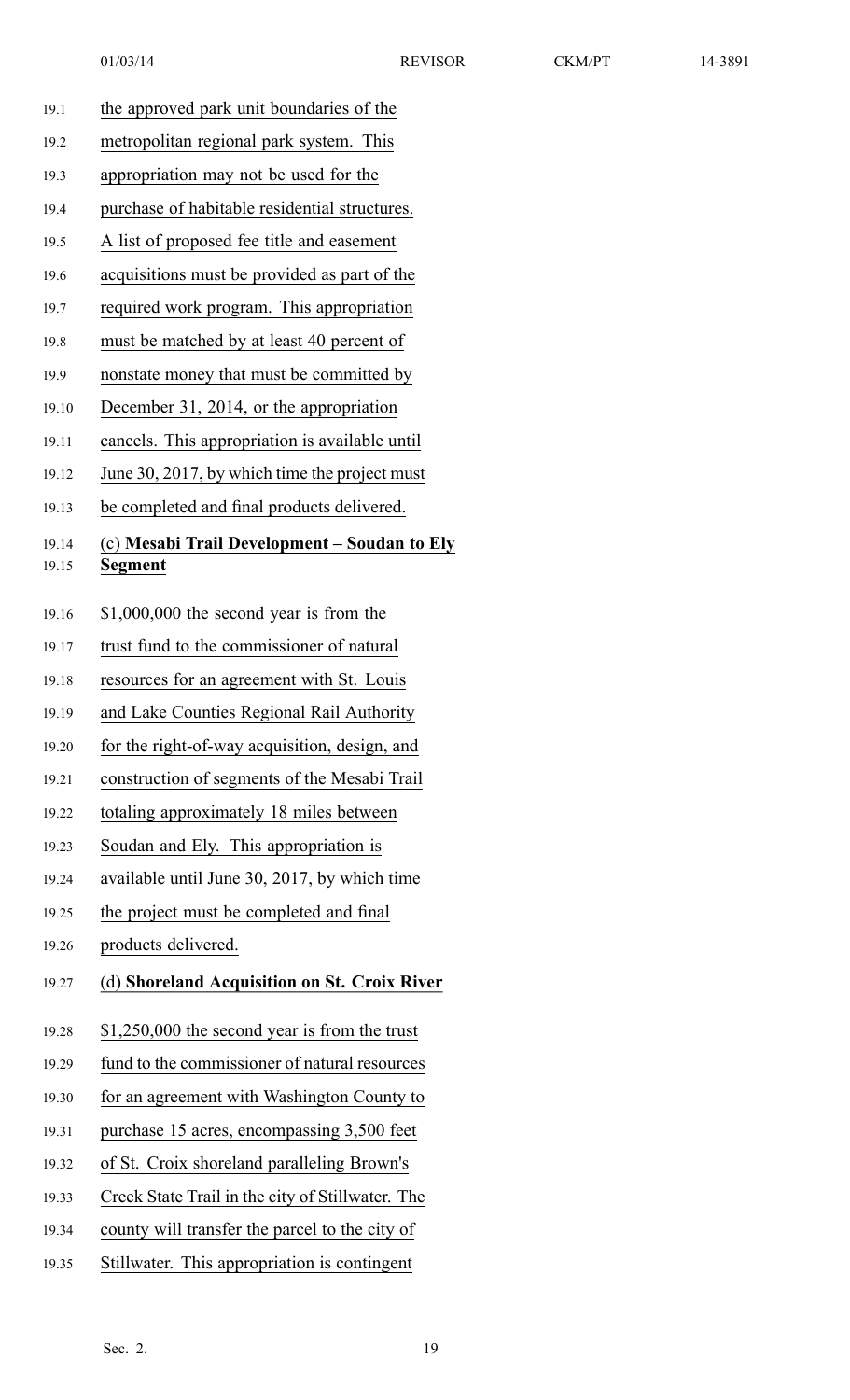| 20.1           | on the expenditure of at least \$2,500,000 of                        |
|----------------|----------------------------------------------------------------------|
| 20.2           | nonstate match.                                                      |
| 20.3<br>20.4   | (e) Martin County Park and Natural Area<br><b>Acquisition</b>        |
| 20.5           | \$435,000 the second year is from the                                |
| 20.6           | trust fund to the commissioner of natural                            |
| 20.7           | resources for an agreement with the Fox                              |
| 20.8           | Lake Conservation League, Inc. and Martin                            |
| 20.9           | County to acquire approximately 40 acres                             |
| 20.10          | in Martin County, including a ten-acre                               |
| 20.11          | prairie remnant to be owned and managed                              |
| 20.12          | by Martin County as part of its park system.                         |
| 20.13          | A vegetation management plan must be                                 |
| 20.14          | developed and implemented and public                                 |
| 20.15          | access must be provided to the native prairie                        |
| 20.16          | remnant. This appropriation is available until                       |
| 20.17          | June 30, 2017, by which time the project must                        |
| 20.18          | be completed and final products delivered.                           |
| 20.19<br>20.20 | (f) Minnesota River Water Trailhead and<br><b>Landing in Morton</b>  |
| 20.21          | \$198,000 the second year is from the trust                          |
| 20.22          | fund to the commissioner of natural resources                        |
| 20.23          | for an agreement with the city of Morton to                          |
| 20.24          | acquire 31 acres for a Minnesota River water                         |
| 20.25          | trailhead and canoe landing and to design and                        |
| 20.26          | build interpretative trails around the landing                       |
| 20.27          | complex. This appropriation is available until                       |
| 20.28          | June 30, 2017, by which time the project must                        |
| 20.29          | be completed and final products delivered.                           |
| 20.30<br>20.31 | Subd. 8. Air Quality, Climate Change, and<br><b>Renewable Energy</b> |
| 20.32<br>20.33 | (a) Solar Cell Materials from Sulfur and<br><b>Common Metals</b>     |
| 20.34          | \$494,000 the second year is from the                                |
| 20.35          | trust fund to the Board of Regents of the                            |
| 20.36          | University of Minnesota to develop solar cell                        |

20.31 **Renewable Energy** -0- 3,360,000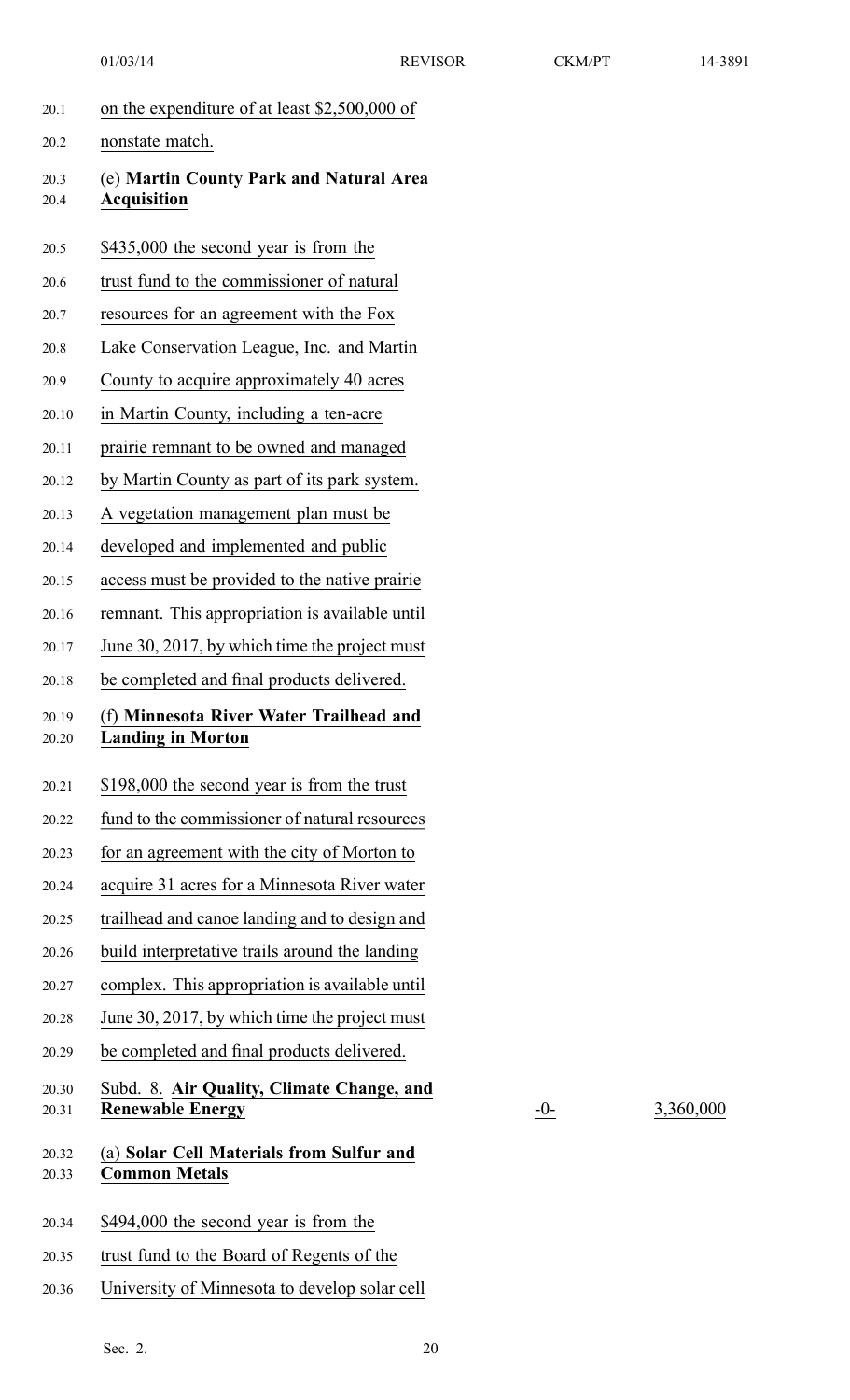- 21.1 materials using nontoxic and common metals 21.2 combined with sulfur. This appropriation 21.3 is subject to Minnesota Statutes, section 21.4 116P.10. This appropriation is available until 21.5 June 30, 2017, by which time the project must 21.6 be completed and final products delivered. 21.7 (b) **Innovative Groundwater-Enhanced** 21.8 **Geothermal Heat Pump Study** 21.9 \$196,000 the second year is from the 21.10 trust fund to the Board of Regents of the 21.11 University of Minnesota to analyze and 21.12 validate <sup>a</sup> new geothermal pump method and 21.13 technology that will reduce heat pump costs 21.14 and improve performance and predictability. 21.15 This appropriation is subject to Minnesota 21.16 Statutes, section 116P.10. 21.17 (c) **Demonstrating Innovative Technologies to** 21.18 **Fully Utilize Wastewater Resources** 21.19 \$1,000,000 the second year is from the 21.20 trust fund to the Board of Regents of the 21.21 University of Minnesota to demonstrate 21.22 innovative technologies to utilize and 21.23 treat wastewater streams for conversion 21.24 of treatment by-products to biofuels. This 21.25 appropriation is subject to Minnesota 21.26 Statutes, section 116P.10. This appropriation 21.27 is available until June 30, 2017, by which 21.28 time the project must be completed and final 21.29 products delivered. 21.30 (d) **Transitioning Minnesota Farms to Local** 21.31 **Energy** 21.32 \$500,000 the second year is from the trust 21.33 fund to the Board of Regents of the University 21.34 of Minnesota for the West Central Research 21.35 and Outreach Center in Morris to develop
- 21.36 clean energy strategies for Minnesota farms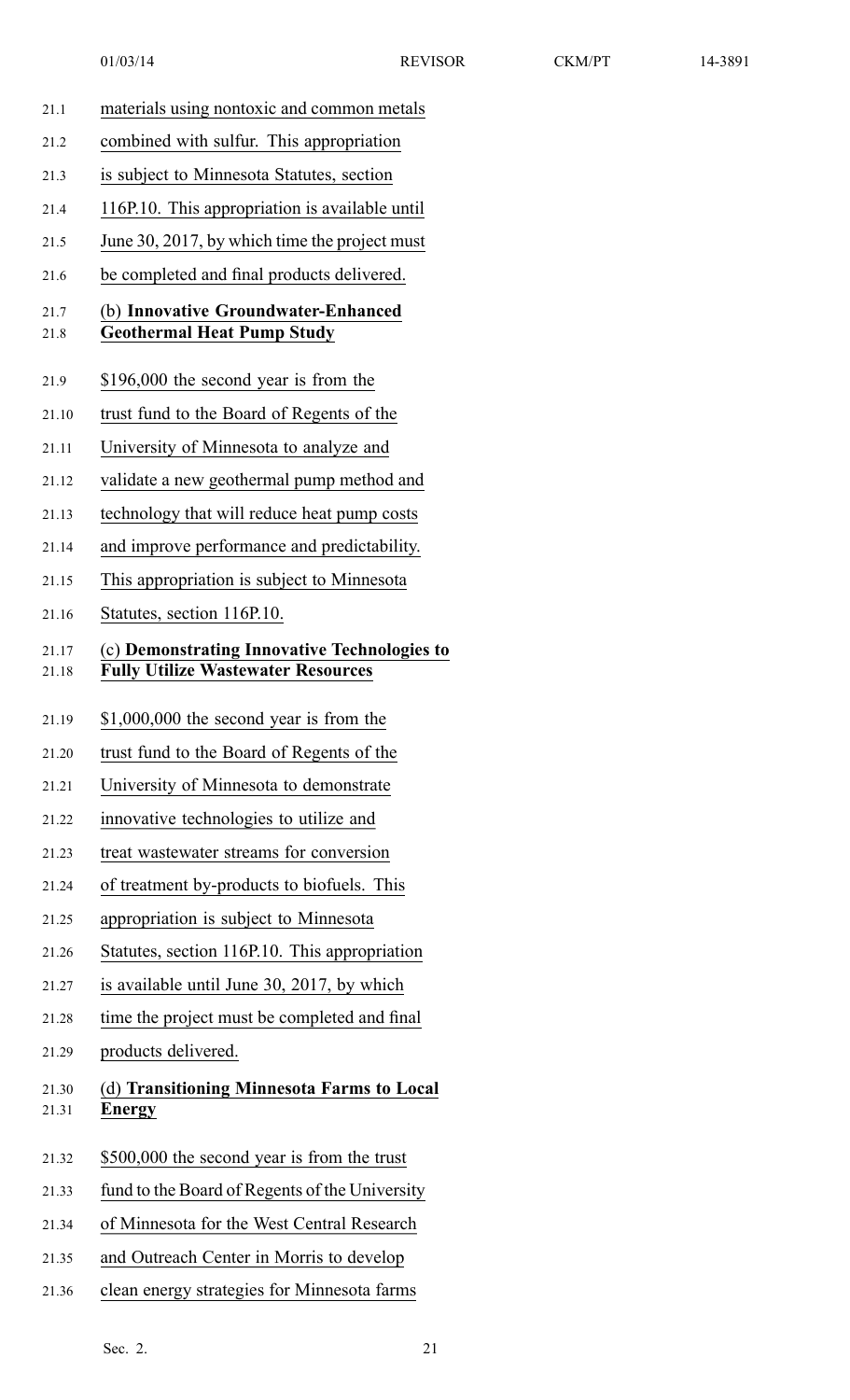| 22.1           | in order to reduce fossil fuel energy use                                                 |
|----------------|-------------------------------------------------------------------------------------------|
| 22.2           | and increase local energy production. Any                                                 |
| 22.3           | installation of infrastructure or improvements                                            |
| 22.4           | must be at the University of Minnesota West                                               |
| 22.5           | Central Research and Outreach Center. This                                                |
| 22.6           | appropriation is available until June 30,                                                 |
| 22.7           | 2017, by which time the project must be                                                   |
| 22.8           | completed and final products delivered.                                                   |
| 22.9<br>22.10  | (e) Life Cycle Energy of Renewably Produced<br><b>Nitrogen Fertilizers</b>                |
| 22.11          | \$250,000 the second year is from the trust                                               |
| 22.12          | fund to the Board of Regents of the University                                            |
| 22.13          | of Minnesota for the West Central Research                                                |
| 22.14          | and Outreach Center in Morris to calculate                                                |
| 22.15          | fossil fuel energy savings and greenhouse                                                 |
| 22.16          | gas reductions resulting from the use of local                                            |
| 22.17          | renewable energy technologies, including                                                  |
| 22.18          | biomass gasification, anaerobic digestion,                                                |
| 22.19          | and hydroelectricity to produce fertilizer.                                               |
| 22.20          | This appropriation is available until June                                                |
| 22.21          | 30, 2017, by which time the project must be                                               |
| 22.22          | completed and final products delivered.                                                   |
| 22.23<br>22.24 | (f) Clean Water and Renewable Energy from<br><b>Beet Processing Wastewater and Manure</b> |
| 22.25          | \$400,000 the second year is from the                                                     |
| 22.26          | trust fund to the Board of Regents of the                                                 |
| 22.27          | University of Minnesota for the Southern                                                  |
| 22.28          | Research and Outreach Center in Waseca to                                                 |
| 22.29          | research the cofermentation of sugar beet                                                 |
| 22.30          | processing wastewater and swine manure                                                    |
| 22.31          | for hydrogen and methane production and                                                   |
| 22.32          | to install and evaluate a pilot-scale system.                                             |
| 22.33          | This appropriation is subject to Minnesota                                                |
| 22.34          | Statutes, section 116P.10. This appropriation                                             |

22.35 is available until June 30, 2017, by which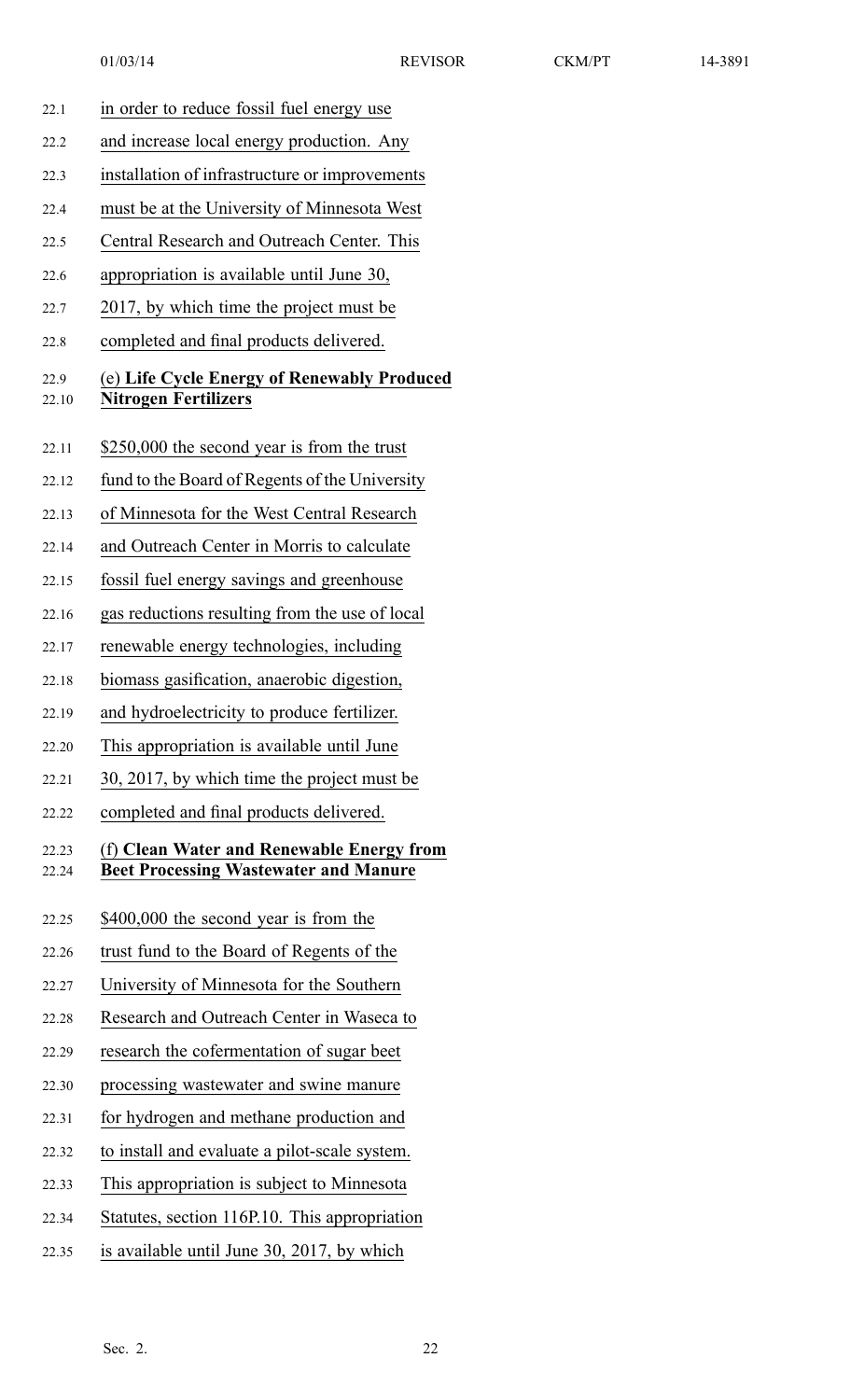| 23.1           | time the project must be completed and final                                                |
|----------------|---------------------------------------------------------------------------------------------|
| 23.2           | products delivered.                                                                         |
| 23.3<br>23.4   | (g) Next Generation Large-Scale Septic Tank<br><b>Systems</b>                               |
| 23.5           | \$258,000 the second year is from the                                                       |
| 23.6           | trust fund to the Board of Regents of the                                                   |
| 23.7           | University of Minnesota to develop a                                                        |
| 23.8           | dual utility large-scale septic tank system                                                 |
| 23.9           | designed for nutrient recuperation, bioenergy                                               |
| 23.10          | generation, and environmental protection                                                    |
| 23.11          | using a bio-electrochemical system. This                                                    |
| 23.12          | appropriation is subject to Minnesota                                                       |
| 23.13          | Statutes, section 116P.10. This appropriation                                               |
| 23.14          | is available until June 30, 2017, by which                                                  |
| 23.15          | time the project must be completed and final                                                |
| 23.16          | products delivered.                                                                         |
| 23.17<br>23.18 | (h) Solar Photovoltaic Installation at<br><b>Residential Environmental Learning Centers</b> |
| 23.19          | \$150,000 the second year is from the                                                       |
| 23.20          | trust fund to the commissioner of natural                                                   |
| 23.21          | resources for agreements as follows: \$25,000                                               |
| 23.22          | with Audubon Center of the North Woods;                                                     |
| 23.23          | \$25,000 with Deep Portage Learning Center;                                                 |
| 23.24          | \$25,000 with Eagle Bluff Environmental                                                     |
| 23.25          | Learning Center; \$25,000 with Laurentian                                                   |
| 23.26          | Environmental Learning Center; \$25,000                                                     |
| 23.27          | with Long Lake Conservation Center; and                                                     |
| 23.28          | \$25,000 with Wolf Ridge Environmental                                                      |
| 23.29          | Learning Center to install five kilowatt                                                    |
| 23.30          | institutional solar arrays at each of the six                                               |
| 23.31          | residential environmental learning centers                                                  |
| 23.32          | as a teaching tool. Prior to the installation,                                              |
| 23.33          | the proposed placement of the solar arrays                                                  |
| 23.34          | must be submitted to the Legislative-Citizen                                                |
| 23.35          | Commission on Minnesota Resources office                                                    |
|                |                                                                                             |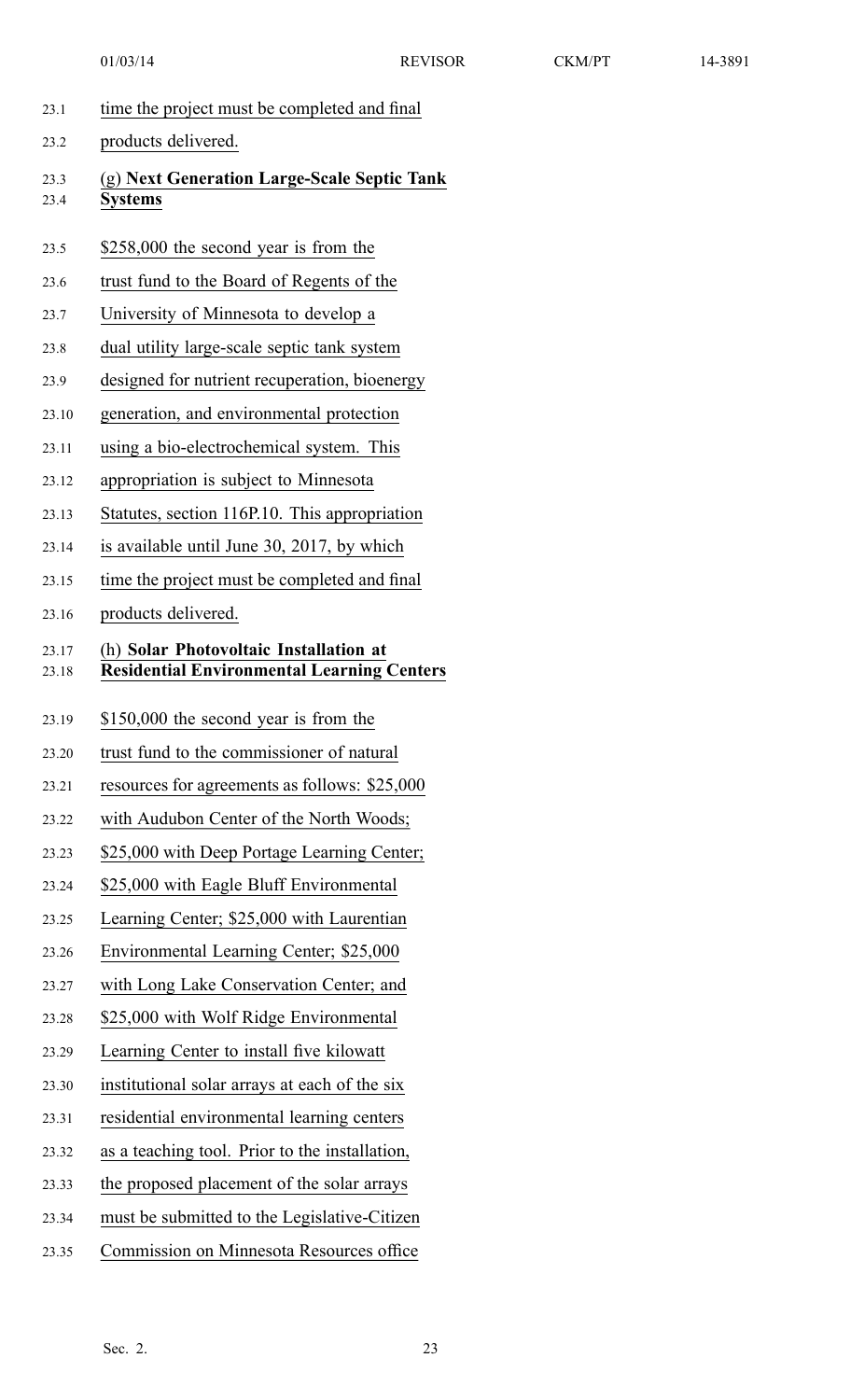24.12 Subd. 9. **Environmental Education** -0- 3,681,000

| 24.1           | to ensure the demonstration of the maximum                                             |
|----------------|----------------------------------------------------------------------------------------|
| 24.2           | educational value.                                                                     |
| 24.3<br>24.4   | (i) Itasca Community College Woody Biomass<br><b>Utilization Project Design</b>        |
| 24.5           | \$112,000 the second year is from the trust                                            |
| 24.6           | fund to the commissioner of natural resources                                          |
| 24.7           | for an agreement with Itasca Community                                                 |
| 24.8           | College to develop a final design for                                                  |
| 24.9           | installation of a boiler heating system using                                          |
| 24.10          | woody biomass. Students at the college must                                            |
| 24.11          | be involved in the final design process.                                               |
| 24.12          | Subd. 9. Environmental Education<br>$-0-$                                              |
| 24.13<br>24.14 | (a) Minnesota Conservation Apprenticeship<br>Academy                                   |
| 24.15          | \$392,000 the second year is from the                                                  |
| 24.16          | trust fund to the Board of Water and Soil                                              |
| 24.17          | Resources in cooperation with Conservation                                             |
| 24.18          | Corps Minnesota to continue a program                                                  |
| 24.19          | to train and mentor future conservation                                                |
| 24.20          | professionals by providing apprenticeship                                              |
| 24.21          | service opportunities with soil and water                                              |
| 24.22          | conservation districts. This appropriation                                             |
| 24.23          | is available until June 30, 2017, by which                                             |
| 24.24          | time the project must be completed and final                                           |
| 24.25          | products delivered.                                                                    |
| 24.26<br>24.27 | (b) Youth-led Sustainability Initiatives in 40<br><b>Greater Minnesota Communities</b> |
| 24.28          | \$350,000 the second year is from the                                                  |
| 24.29          | trust fund to the commissioner of natural                                              |
| 24.30          | resources for an agreement with Prairie                                                |
| 24.31          | Woods Environmental Learning Center                                                    |
| 24.32          | and Laurentian Environmental Learning                                                  |
| 24.33          | Center to complete over 100 youth-led                                                  |
| 24.34          | sustainability action projects in 40                                                   |
|                |                                                                                        |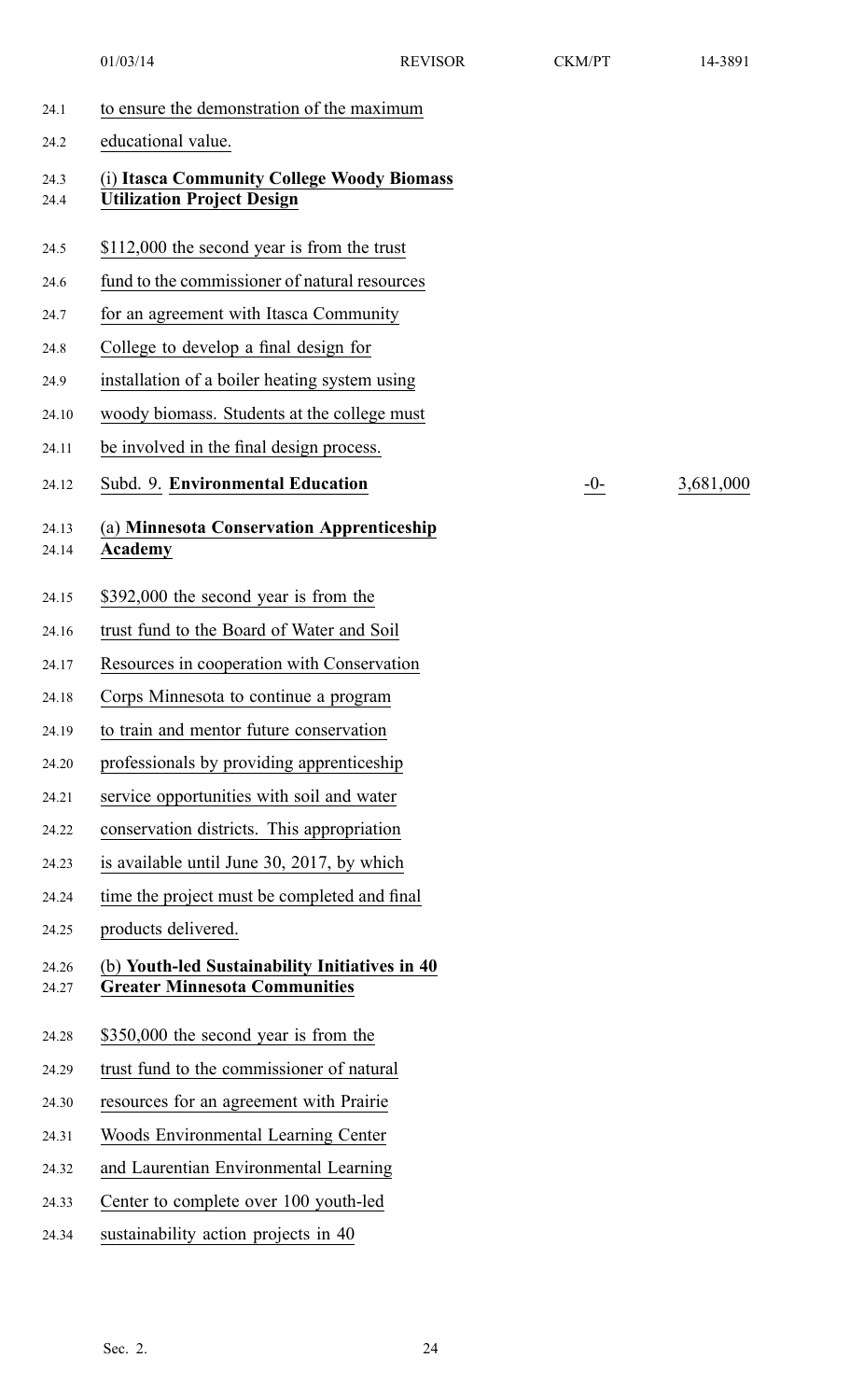| 25.1  | communities in southwest, southeast, central   |
|-------|------------------------------------------------|
| 25.2  | and northeastern Minnesota.                    |
| 25.3  | (c) Urban Environmental Education Engaging     |
| 25.4  | <b>Students in Local Resources</b>             |
| 25.5  | $$1,093,000$ the second year is from the trust |
| 25.6  | fund to the commissioner of natural resources  |
| 25.7  | for an agreement with Wilderness Inquiry       |
| 25.8  | for a collaborative partnership, including the |
| 25.9  | National Park Service, Minneapolis Public      |
| 25.10 | Schools, and St. Paul Public Schools, to       |
| 25.11 | establish a metrowide system providing         |
| 25.12 | place-based environmental education            |
| 25.13 | experiences using existing, but underutilized, |
| 25.14 | outdoor environmental resources serving        |
| 25.15 | over 15,000 middle and high school students.   |
| 25.16 | This appropriation is available until June     |
| 25.17 | 30, 2017, by which time the project must be    |
| 25.18 | completed and final products delivered.        |
| 25.19 | (d) Diversifying Involvement in the Natural    |
| 25.20 | <b>Resources Community</b>                     |
| 25.21 | \$416,000 the second year is from the          |
| 25.22 | trust fund to the commissioner of natural      |
| 25.23 | resources and \$84,000 is to the Board of      |
| 25.24 | Regents of the University of Minnesota to      |
| 25.25 | increase participation of under-represented    |
| 25.26 | communities in the natural resource            |
| 25.27 | professions and in outdoor recreation by       |
| 25.28 | means of targeted urban outreach and           |
| 25.29 | stronger linkages between Department of        |
| 25.30 | Natural Resources programs and academic        |
| 25.31 | offerings. This initiative must be coordinated |
| 25.32 | with other environmental education             |
| 25.33 | appropriations in this subdivision. This       |
| 25.34 | appropriation is available until June 30,      |
| 25.35 | 2017, by which time the project must be        |
|       |                                                |

25.36 completed and final products delivered.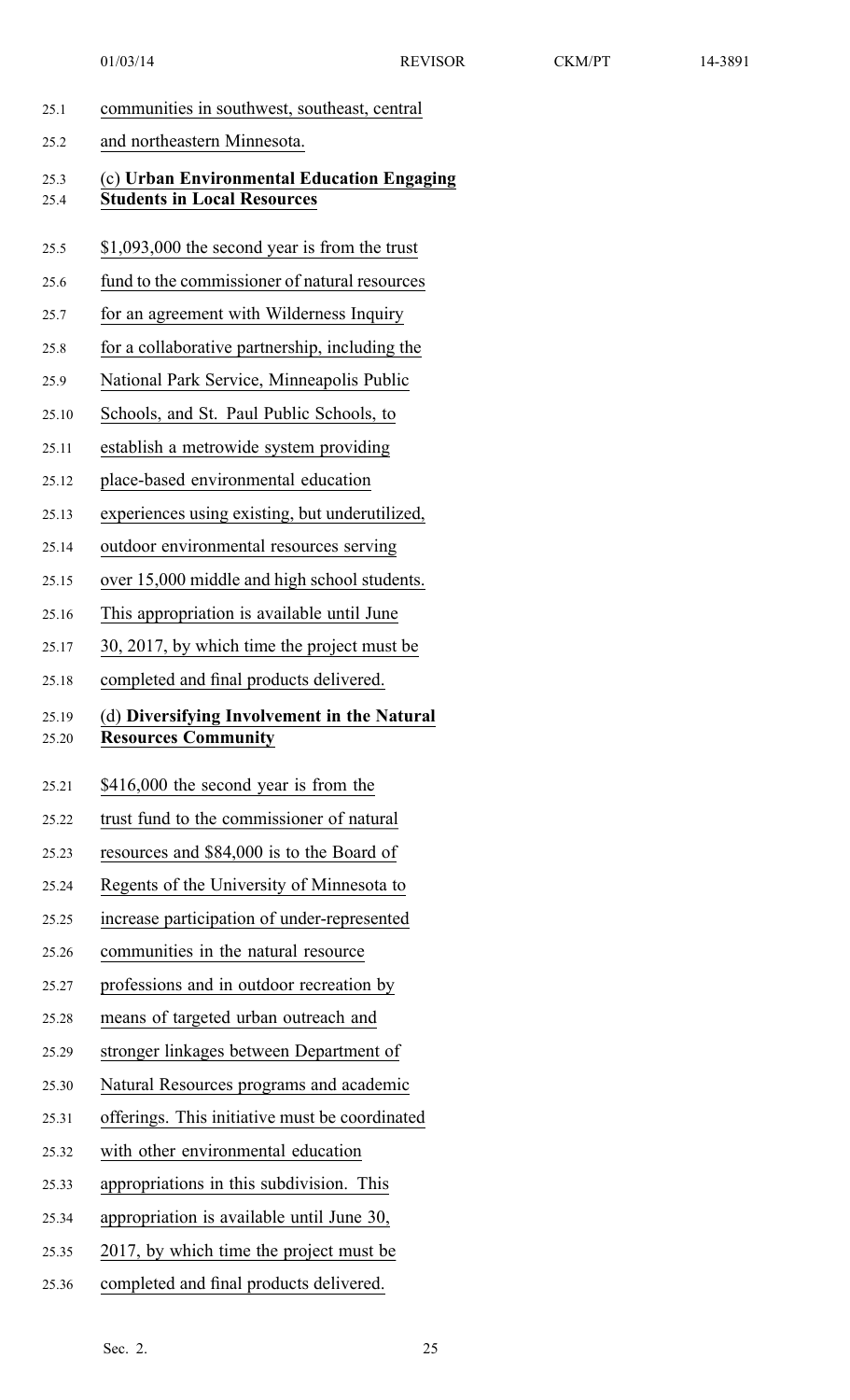| 26.1<br>26.2   | (e) Educating Minnesotans about Potential<br><b>Impacts of Changing Climate</b> |
|----------------|---------------------------------------------------------------------------------|
| 26.3           | \$325,000 the second year is from the trust                                     |
| 26.4           | fund to the commissioner of natural resources                                   |
| 26.5           | for an agreement with the Will Steger                                           |
| 26.6           | Foundation to plan and conduct forums,                                          |
| 26.7           | workshops, and trainings on Minnesota's                                         |
| 26.8           | changing climate and the potential impacts                                      |
| 26.9           | on ecosystems and natural resources. An                                         |
| 26.10          | accompanying television program and                                             |
| 26.11          | information spots must be produced for                                          |
| 26.12          | broadcast and use at the forums.                                                |
| 26.13<br>26.14 | (f) Pollinator Education Center at the<br><b>Minnesota Landscape Arboretum</b>  |
| 26.15          | \$615,000 the second year is from the                                           |
| 26.16          | trust fund to the Board of Regents of the                                       |
| 26.17          | University of Minnesota to develop exhibits                                     |
| 26.18          | for an educational center that will offer                                       |
| 26.19          | hands-on learning experience about the role                                     |
| 26.20          | of pollinators and importance of pollinator                                     |
| 26.21          | habitat. Exhibits must utilize and integrate                                    |
| 26.22          | the best available science pertaining to                                        |
| 26.23          | all pollinator types, particularly native                                       |
| 26.24          | species. Approval of the work plan for                                          |
| 26.25          | this appropriation is contingent upon the                                       |
| 26.26          | organization addressing how it will increase                                    |
| 26.27          | access to the center by youth at no or limited                                  |
| 26.28          | cost.                                                                           |
| 26.29          | (g) Minnesota Pollinator Partnership                                            |
| 26.30          | \$100,000 the second year is from the trust                                     |
| 26.31          | fund to the commissioner of natural resources                                   |
| 26.32          | for an agreement with Pheasants Forever to                                      |
| 26.33          | complete 40 community pollinator education                                      |
| 26.34          | and habitat projects. This appropriation                                        |
| 26.35          | must be coordinated with appropriations                                         |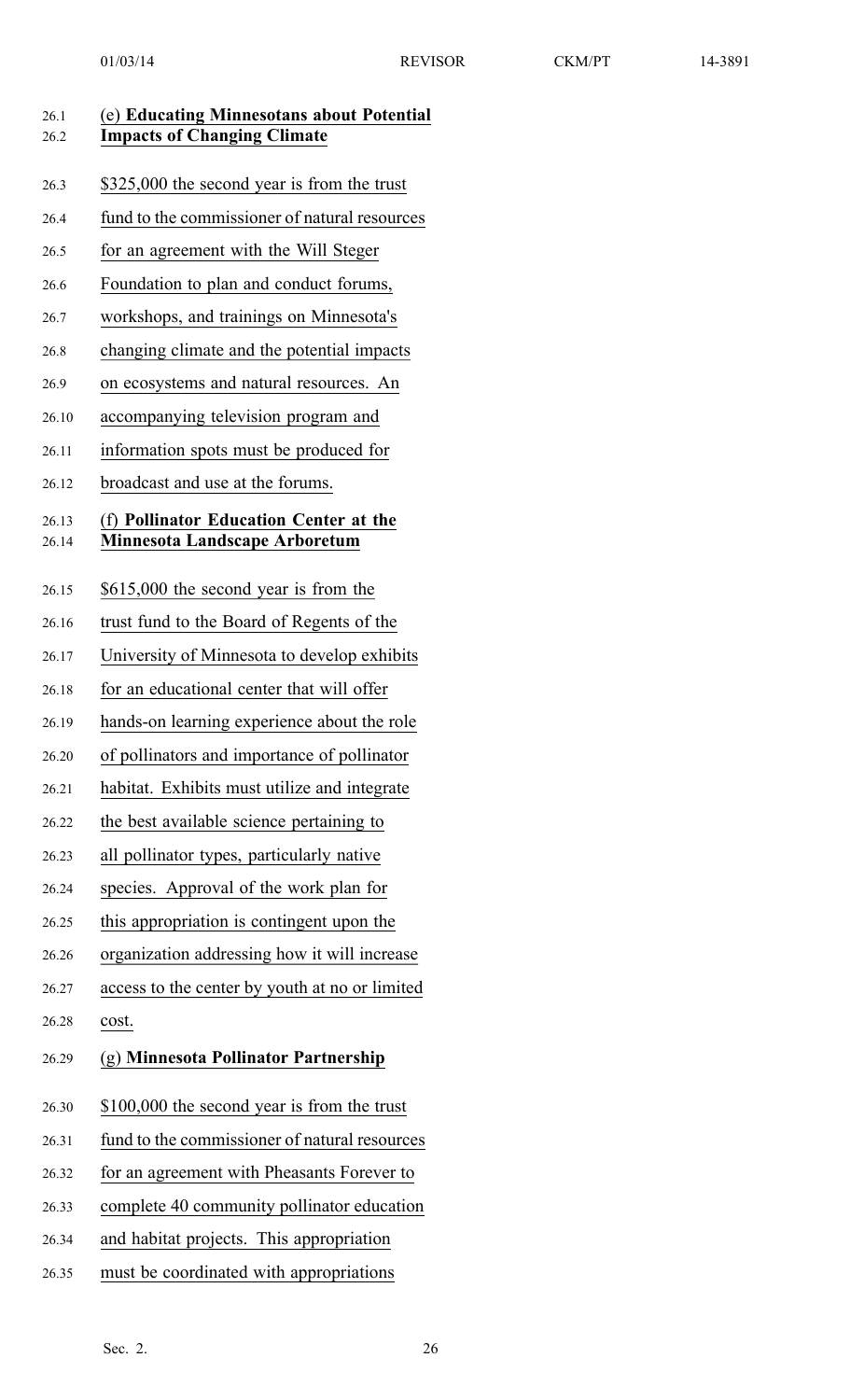| 27.1           | provided by the outdoor heritage fund. This                                      |       |         |
|----------------|----------------------------------------------------------------------------------|-------|---------|
| 27.2           | appropriation is available until June 30,                                        |       |         |
| 27.3           | 2017, by which time the project must be                                          |       |         |
| 27.4           | completed and final products delivered.                                          |       |         |
| 27.5<br>27.6   | (h) Raptor Center Integrating Online and<br><b>Outdoor Learning Environments</b> |       |         |
| 27.7           | \$186,000 the second year is from the                                            |       |         |
| 27.8           | trust fund to the Board of Regents of the                                        |       |         |
| 27.9           | University of Minnesota for the Raptor                                           |       |         |
| 27.10          | Center to develop an environmental                                               |       |         |
| 27.11          | education program on raptors for middle                                          |       |         |
| 27.12          | schools that integrates outdoor experiences                                      |       |         |
| 27.13          | with technology and scientific investigation.                                    |       |         |
| 27.14          | (i) Wolf Management Education                                                    |       |         |
| 27.15          | \$120,000 the second year is from the trust                                      |       |         |
| 27.16          | fund to the commissioner of natural resources                                    |       |         |
| 27.17          | for an agreement with the International                                          |       |         |
| 27.18          | Wolf Center for outreach to metro area                                           |       |         |
| 27.19          | kindergarten through grade 12 classrooms                                         |       |         |
| 27.20          | and nature centers to help children understand                                   |       |         |
| 27.21          | wolf management issues.                                                          |       |         |
| 27.22<br>27.23 | Subd. 10. Administration and Contract<br><b>Agreement Reimbursement</b>          | $-0-$ | 244,000 |
| 27.24          | (a) Contract Agreement Reimbursement                                             |       |         |
| 27.25          | \$135,000 the second year is from                                                |       |         |
| 27.26          | the trust fund to the commissioner of                                            |       |         |
| 27.27          | natural resources at the direction of                                            |       |         |
| 27.28          | the Legislative-Citizen Commission on                                            |       |         |
| 27.29          | Minnesota Resources for expenses incurred                                        |       |         |
| 27.30          | for contract agreement reimbursement for                                         |       |         |
| 27.31          | the agreements specified in this section. The                                    |       |         |
| 27.32          | commissioner shall provide documentation                                         |       |         |
| 27.33          | to the Legislative-Citizen Commission on                                         |       |         |
| 27.34          | Minnesota Resources on the expenditure of                                        |       |         |
| 27.35          | these funds.                                                                     |       |         |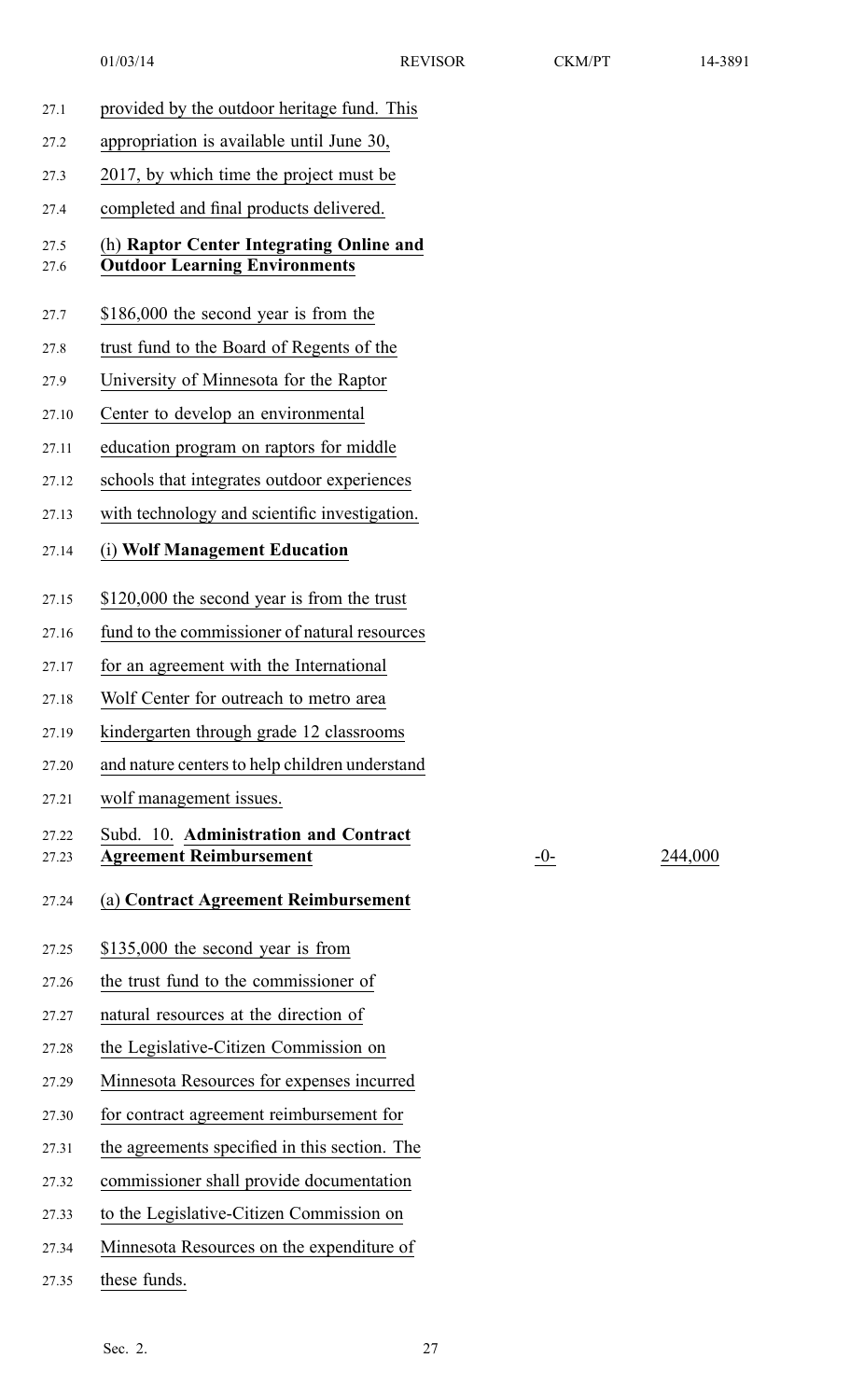| 28.1<br>28.2 | (b) Legislative Coordinating Commission<br><b>Legacy Web Site</b>           |
|--------------|-----------------------------------------------------------------------------|
| 28.3         | \$9,000 the second year is from the trust fund                              |
| 28.4         | to the Legislative Coordinating Commission                                  |
| 28.5         | for the Web site required in Minnesota                                      |
| 28.6         | Statutes, section 3.303, subdivision 10.                                    |
| 28.7<br>28.8 | (c) Legislative-Citizen Commission on<br><b>Minnesota Resources (LCCMR)</b> |
| 28.9         | \$100,000 the second year is from the                                       |
| 28.10        | trust fund to the LCCMR for upgrade                                         |
| 28.11        | and modernization of a project records                                      |
| 28.12        | management system.                                                          |
| 28.13        | Subd. 11. Availability of Appropriations                                    |
| 28.14        | Money appropriated in this section may                                      |
| 28.15        | not be spent on activities unless they are                                  |
| 28.16        | directly related to and necessary for a specific                            |
| 28.17        | appropriation and are specified in the work                                 |
| 28.18        | plan approved by the Legislative-Citizen                                    |
| 28.19        | Commission on Minnesota Resources.                                          |
| 28.20        | Money appropriated in this section must                                     |
| 28.21        | not be spent on indirect costs or other                                     |
| 28.22        | institutional overhead charges that are                                     |
| 28.23        | not directly related to and necessary for                                   |
| 28.24        | a specific appropriation. Costs that are                                    |
| 28.25        | directly related to and necessary for an                                    |
| 28.26        | appropriation, including financial services,                                |
| 28.27        | human resources, information services, rent,                                |
| 28.28        | and utilities, are eligible only if the costs                               |
| 28.29        | can be clearly justified and individually                                   |
| 28.30        | documented specific to the appropriation's                                  |
| 28.31        | purpose and would not be generated by                                       |
| 28.32        | the recipient but for the receipt of the                                    |
| 28.33        | appropriation. No broad allocations for costs                               |
| 28.34        | in either dollars or percentages are allowed.                               |
| 28.35        | Unless otherwise provided, the amounts in                                   |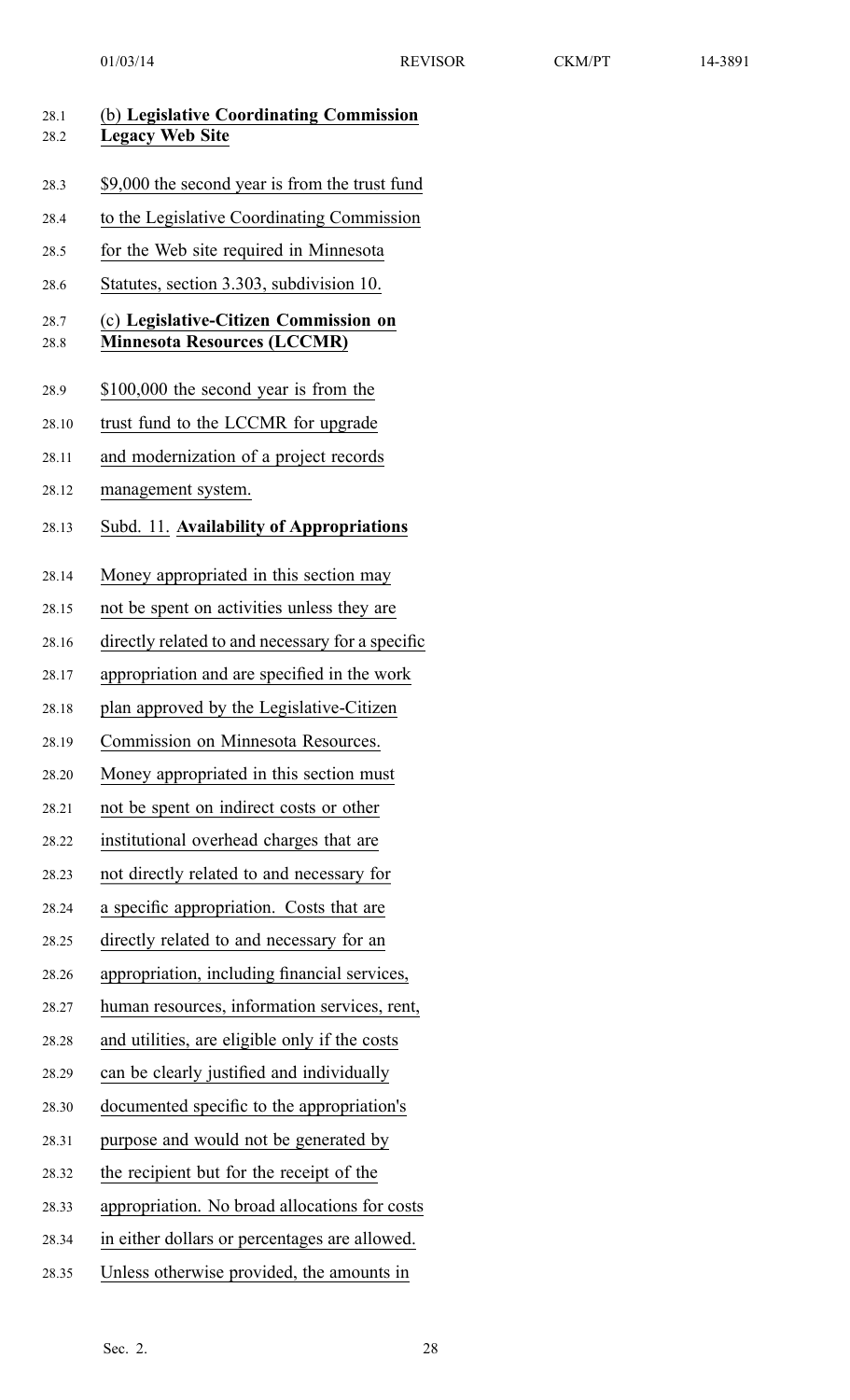| 29.1  | this section are available until June 30, 2016,  |
|-------|--------------------------------------------------|
| 29.2  | when projects must be completed and final        |
| 29.3  | products delivered. For acquisition of real      |
| 29.4  | property, the appropriations in this section     |
| 29.5  | are available for an additional fiscal year if a |
| 29.6  | binding contract for acquisition of the real     |
| 29.7  | property is entered into before the original     |
| 29.8  | expiration date of the appropriation. If a       |
| 29.9  | project receives a federal grant, the time       |
| 29.10 | period of the appropriation is extended to       |
| 29.11 | equal the federal grant period.                  |
| 29.12 | Subd. 12. Data Availability Requirements         |
|       |                                                  |
| 29.13 | Data collected by the projects funded under      |
| 29.14 | this section must conform to guidelines          |
| 29.15 | and standards adopted by MN.IT Services.         |
| 29.16 | Spatial data also must conform to additional     |
| 29.17 | guidelines and standards designed to support     |
| 29.18 | data coordination and distribution that have     |
| 29.19 | been published by the Minnesota Geospatial       |
| 29.20 | Information Office. Descriptions of spatial      |
| 29.21 | data must be prepared as specified in            |
| 29.22 | the state's geographic metadata guideline        |
| 29.23 | and must be submitted to the Minnesota           |
| 29.24 | Geospatial Information Office. All data must     |
| 29.25 | be accessible and free to the public unless      |
| 29.26 | made private under the Data Practices Act,       |
| 29.27 | Minnesota Statutes, chapter 13. To the extent    |
| 29.28 | practicable, summary data and results of         |
| 29.29 | projects funded under this section should        |
| 29.30 | be readily accessible on the Internet and        |
| 29.31 | identified as having received funding from       |
| 29.32 | the environment and natural resources trust      |
| 29.33 | fund.                                            |
| 29.34 | Subd. 13. Project Requirements                   |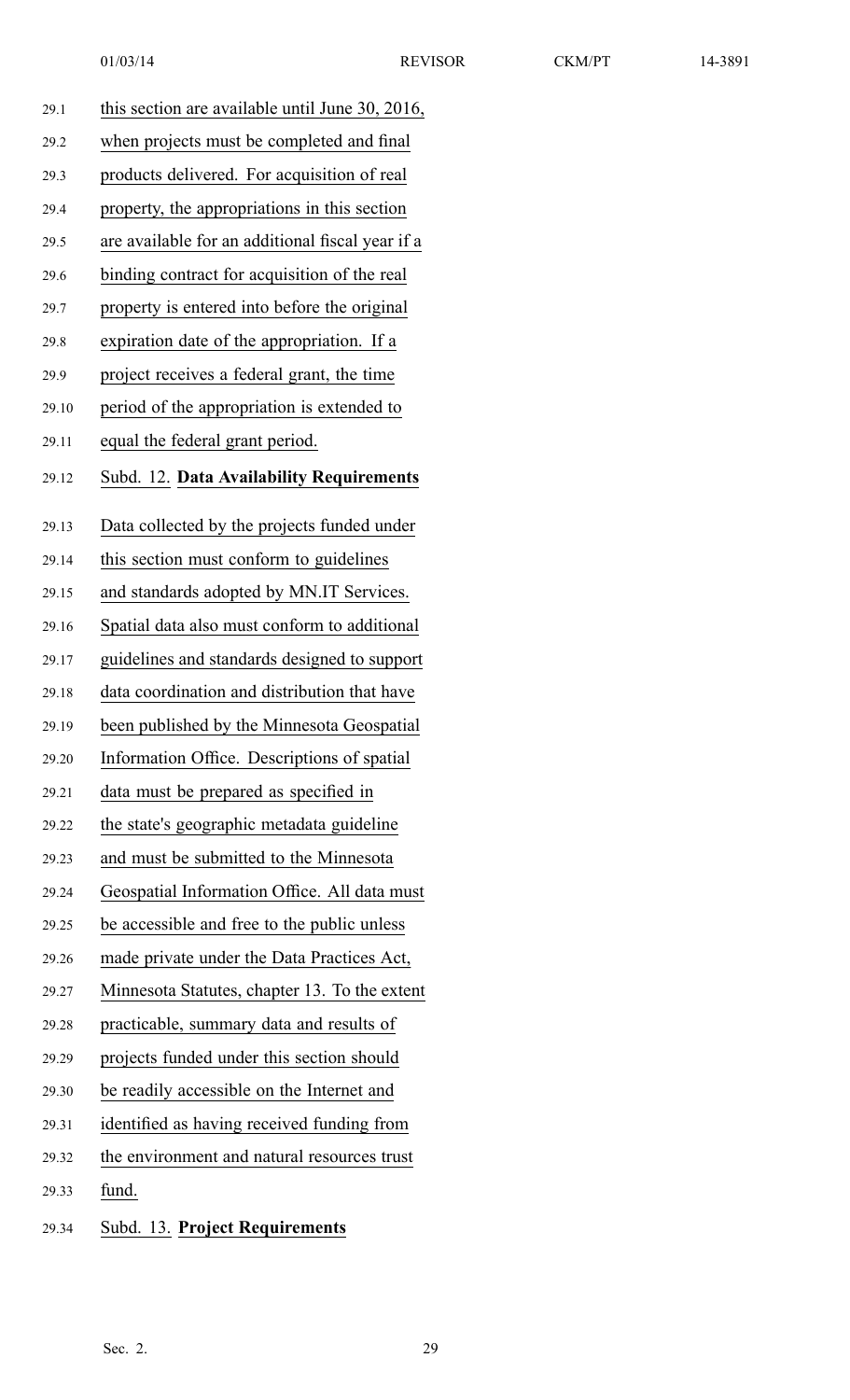| 30.1  | (a) As a condition of accepting an             |
|-------|------------------------------------------------|
| 30.2  | appropriation under this section, any agency   |
| 30.3  | or entity receiving an appropriation or a      |
| 30.4  | party to an agreement from an appropriation    |
| 30.5  | must comply with paragraphs (b) to $(k)$       |
| 30.6  | and Minnesota Statutes, chapter 116P, and      |
| 30.7  | must submit a work plan and semiannual         |
| 30.8  | progress reports in the form determined        |
| 30.9  | by the Legislative-Citizen Commission on       |
| 30.10 | Minnesota Resources for any project funded     |
| 30.11 | in whole or in part with funds from the        |
| 30.12 | appropriation. Modifications to the approved   |
| 30.13 | work plan and budget expenditures shall        |
| 30.14 | be made through the amendment process          |
| 30.15 | established by the Legislative-Citizen         |
| 30.16 | <b>Commission on Minnesota Resources.</b>      |
| 30.17 | (b) For all restorations conducted with        |
| 30.18 | money appropriated under this section,         |
| 30.19 | a recipient must prepare an ecological         |
| 30.20 | restoration and management plan that, to       |
| 30.21 | the degree practicable, is consistent with the |
| 30.22 | highest quality conservation and ecological    |
| 30.23 | goals for the restoration site. Consideration  |
| 30.24 | should be given to soil, geology, topography,  |
| 30.25 | and other relevant factors that would provide  |
| 30.26 | the best chance for long-term success of the   |
| 30.27 | restoration projects. The plan must include    |
| 30.28 | the proposed timetable for implementing        |
| 30.29 | the restoration, including site preparation,   |
| 30.30 | establishment of diverse plant species,        |
| 30.31 | maintenance, and additional enhancement to     |
| 30.32 | establish the restoration; identify long-term  |
| 30.33 | maintenance and management needs of            |
| 30.34 | the restoration and how the maintenance,       |
| 30.35 | management, and enhancement will be            |
| 30.36 | financed; and take advantage of the best       |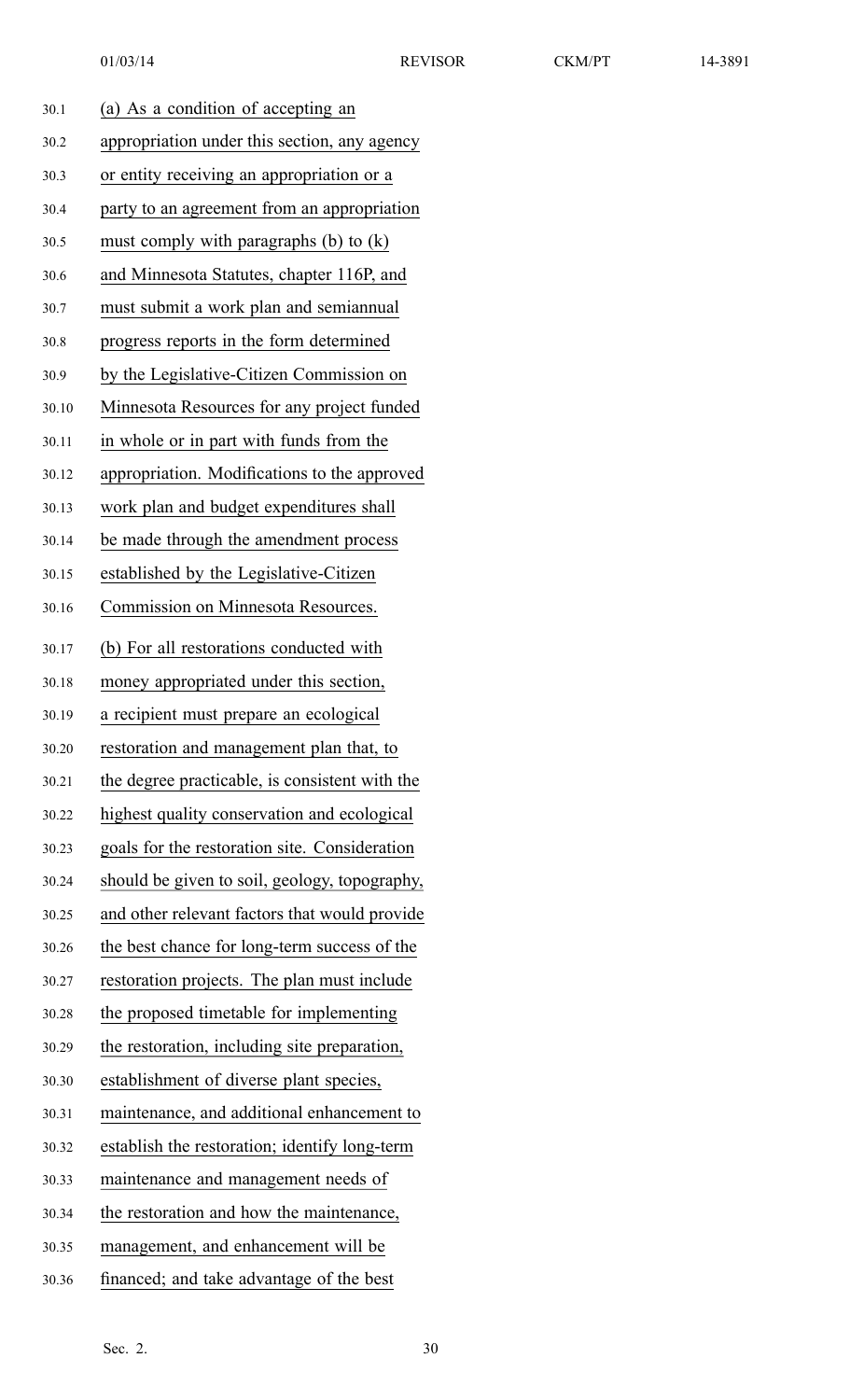| 31.1  | available science and include innovative      |
|-------|-----------------------------------------------|
| 31.2  | techniques to achieve the best restoration.   |
| 31.3  | (c) Any entity receiving an appropriation in  |
| 31.4  | this section for restoration activities must  |
| 31.5  | provide an initial restoration evaluation     |
| 31.6  | at the completion of the appropriation        |
| 31.7  | and an evaluation three years beyond the      |
| 31.8  | completion of the expenditure. Restorations   |
| 31.9  | must be evaluated relative to the stated      |
| 31.10 | goals and standards in the restoration plan,  |
| 31.11 | current science, and, when applicable, the    |
| 31.12 | Board of Water and Soil Resources' native     |
| 31.13 | vegetation establishment and enhancement      |
| 31.14 | guidelines. The evaluation shall determine    |
| 31.15 | whether the restorations are meeting planned  |
| 31.16 | goals, identify any problems with the         |
| 31.17 | implementation of the restorations, and,      |
| 31.18 | if necessary, give recommendations on         |
| 31.19 | improving restorations. The evaluation shall  |
| 31.20 | be focused on improving future restorations.  |
| 31.21 | (d) All restoration and enhancement projects  |
| 31.22 | funded with money appropriated in this        |
| 31.23 | section must be on land permanently           |
| 31.24 | protected by a conservation easement or       |
| 31.25 | public ownership.                             |
| 31.26 | (e) A recipient of money from an              |
| 31.27 | appropriation under this section must         |
| 31.28 | give consideration to contracting with        |
| 31.29 | Conservation Corps Minnesota for contract     |
| 31.30 | restoration and enhancement services.         |
| 31.31 | (f) All conservation easements acquired with  |
| 31.32 | money appropriated under this section must:   |
| 31.33 | $(1)$ be perpetual;                           |
| 31.34 | (2) specify the parties to an easement in the |

31.35 easement;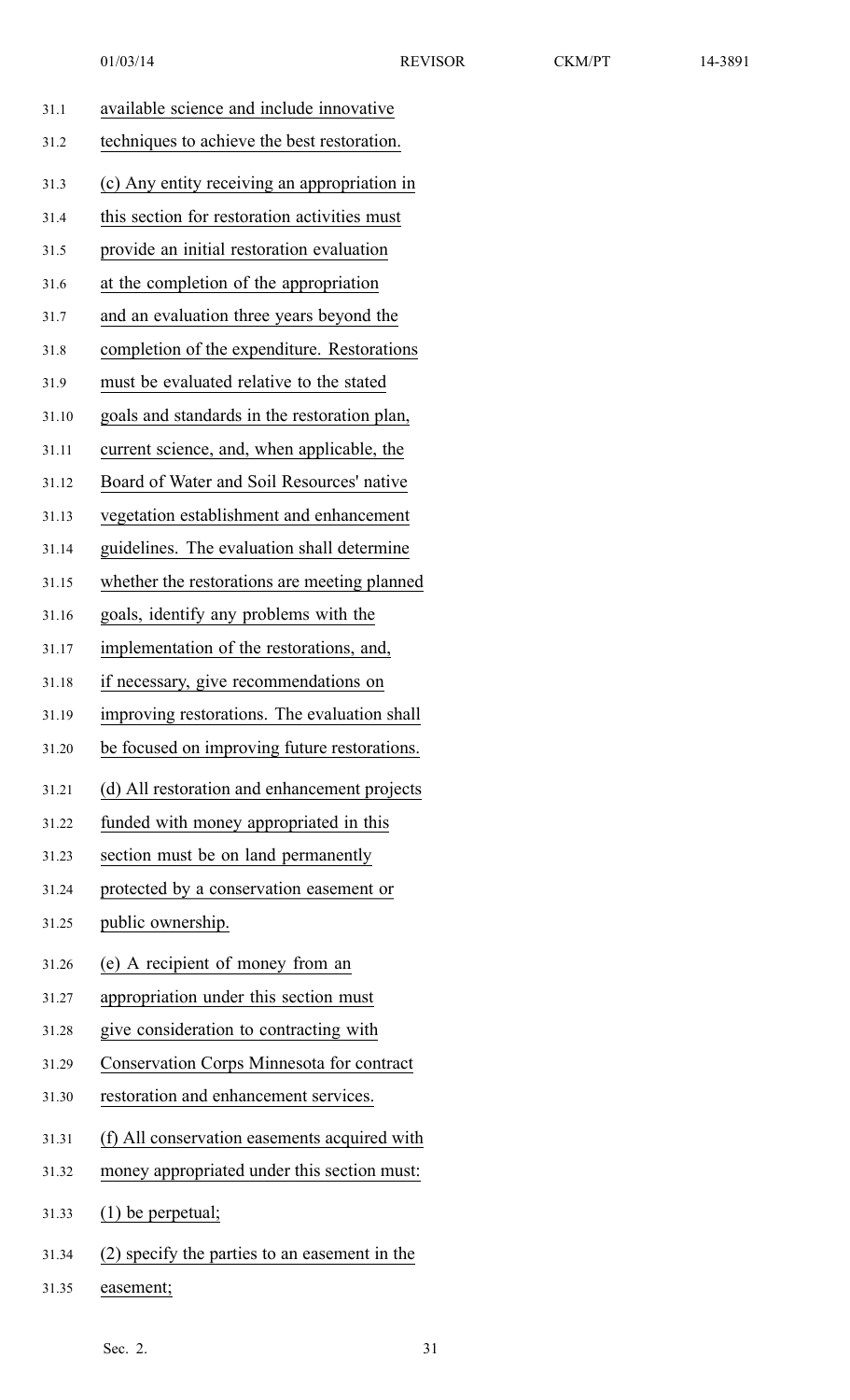|  |  |  |  | 90<br>-7<br>c |  |
|--|--|--|--|---------------|--|
|--|--|--|--|---------------|--|

| 32.1  | (3) specify all of the provisions of an           |
|-------|---------------------------------------------------|
| 32.2  | agreement that are perpetual;                     |
| 32.3  | (4) be sent to the Legislative-Citizen            |
| 32.4  | Commission on Minnesota Resources in an           |
| 32.5  | electronic format at least ten business days      |
| 32.6  | prior to closing;                                 |
| 32.7  | (5) include a long-term monitoring and            |
| 32.8  | enforcement plan and funding for monitoring       |
| 32.9  | and enforcing the easement agreement; and         |
| 32.10 | (6) include requirements in the easement          |
| 32.11 | document to address specific groundwater          |
| 32.12 | and surface water quality protection activities   |
| 32.13 | such as keeping water on the landscape,           |
| 32.14 | reducing nutrient and contaminant loading,        |
| 32.15 | protecting groundwater, and not permitting        |
| 32.16 | artificial hydrological modifications.            |
| 32.17 | (g) For any acquisition of land or interest in    |
| 32.18 | land, a recipient of money appropriated under     |
| 32.19 | this section must give priority to high-quality   |
| 32.20 | natural resources or conservation lands that      |
| 32.21 | provide natural buffers to water resources.       |
| 32.22 | (h) For new lands acquired with money             |
| 32.23 | appropriated under this section, a recipient      |
| 32.24 | must prepare an ecological restoration            |
| 32.25 | and management plan in compliance with            |
| 32.26 | paragraph (b), including sufficient funding       |
| 32.27 | for implementation unless the work plan           |
| 32.28 | addresses why a portion of the money is           |
| 32.29 | not necessary to achieve a high-quality           |
| 32.30 | restoration.                                      |
| 32.31 | (i) To the extent an appropriation is used to     |
| 32.32 | acquire an interest in real property, a recipient |
| 32.33 | of an appropriation under this section            |
| 32.34 | must provide to the Legislative-Citizen           |
| 32.35 | Commission on Minnesota Resources and             |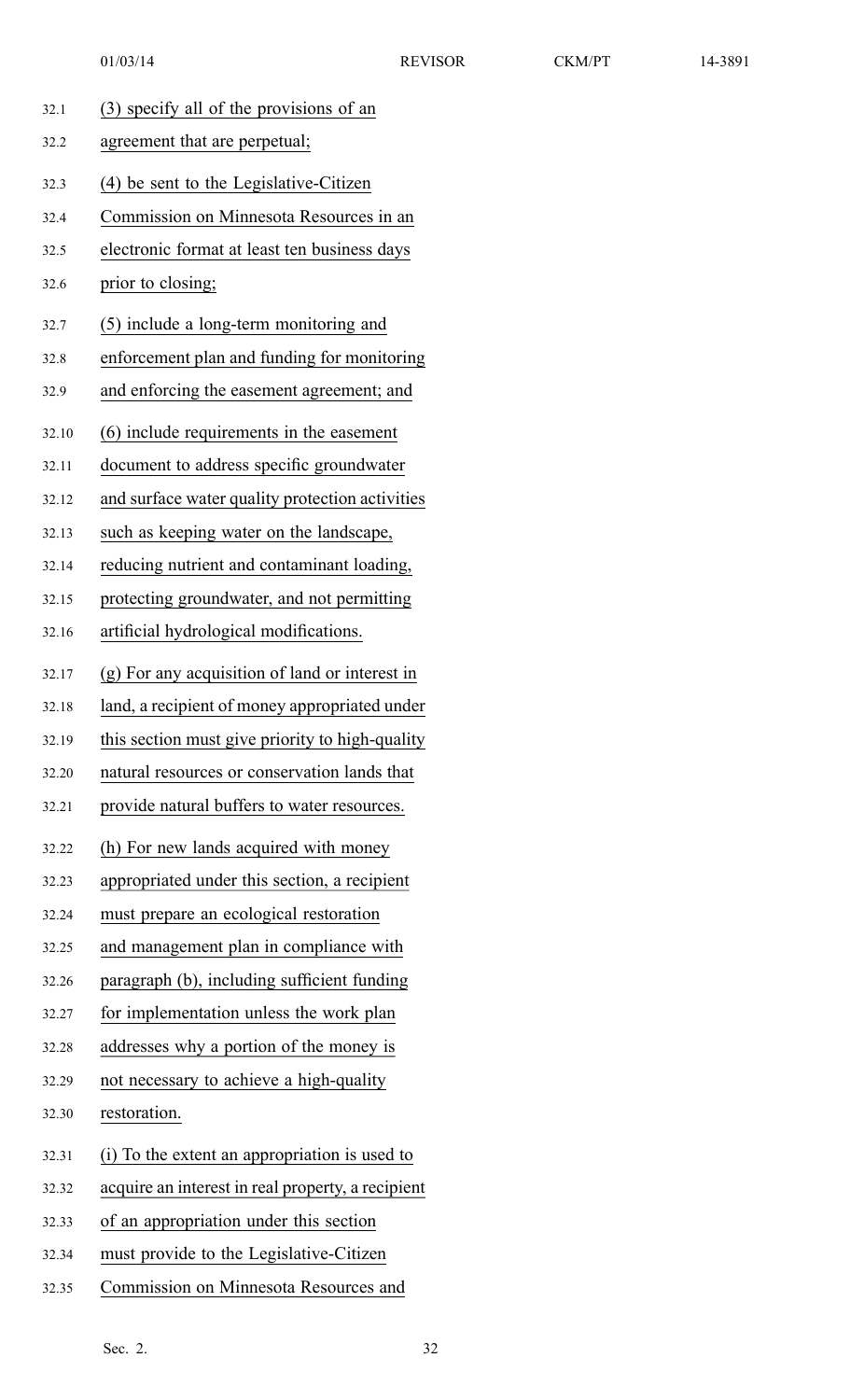| 33.1  | the commissioner of management and budget         |
|-------|---------------------------------------------------|
| 33.2  | an analysis of increased operation and            |
| 33.3  | maintenance costs likely to be incurred by        |
| 33.4  | public entities as a result of the acquisition    |
| 33.5  | and how these costs are to be paid.               |
| 33.6  | (j) To ensure public accountability for           |
| 33.7  | the use of public funds, within 60 days           |
| 33.8  | of the transaction, a recipient of money          |
| 33.9  | appropriated under this section must provide      |
| 33.10 | to the Legislative-Citizen Commission on          |
| 33.11 | Minnesota Resources documentation of the          |
| 33.12 | selection process used to identify parcels        |
| 33.13 | acquired and provide documentation of all         |
| 33.14 | related transaction costs, including but not      |
| 33.15 | limited to appraisals, legal fees, recording      |
| 33.16 | fees, commissions, other similar costs,           |
| 33.17 | and donations. This information must be           |
| 33.18 | provided for all parties involved in the          |
| 33.19 | transaction. The recipient must also report       |
| 33.20 | to the Legislative-Citizen Commission on          |
| 33.21 | Minnesota Resources any difference between        |
| 33.22 | the acquisition amount paid to the seller         |
| 33.23 | and the state-certified or state-reviewed         |
| 33.24 | appraisal, if a state-certified or state-reviewed |
| 33.25 | appraisal was conducted. Acquisition data         |
| 33.26 | such as appraisals may remain private during      |
| 33.27 | negotiations but must ultimately be made          |
| 33.28 | public according to Minnesota Statutes,           |
| 33.29 | chapter 13. The commission may waive the          |
| 33.30 | application of this paragraph for specific        |
| 33.31 | projects.                                         |
| 33.32 | (k) A recipient of an appropriation from          |
| 33.33 | the trust fund under this section must            |
| 33.34 | acknowledge financial support from                |
| 33.35 | the Minnesota environment and natural             |
| 33.36 | resources trust fund in project publications,     |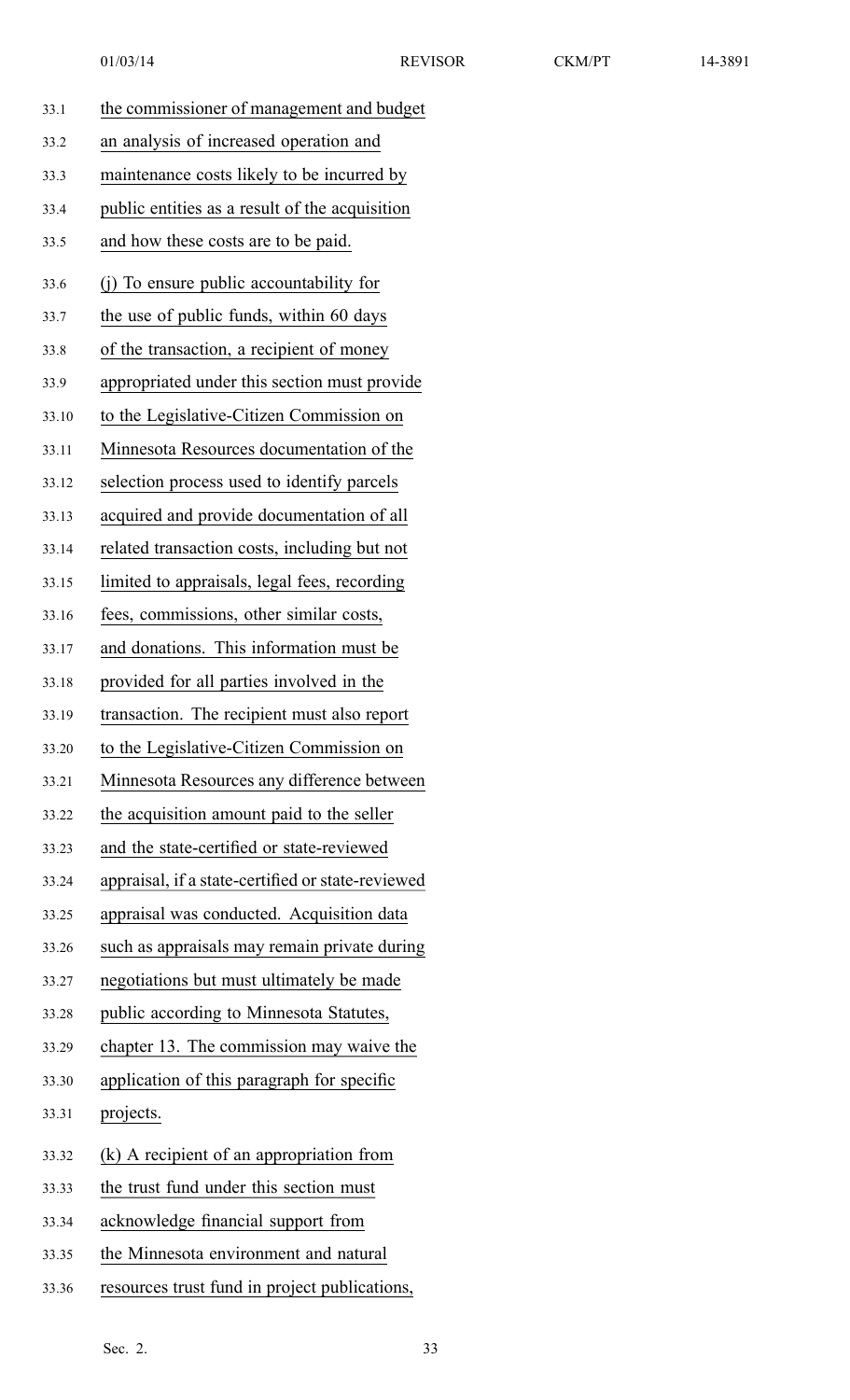| 34.1           | signage, and other public communications                                  |
|----------------|---------------------------------------------------------------------------|
| 34.2           | and outreach related to work completed                                    |
| 34.3           | using the appropriation. Acknowledgement                                  |
| 34.4           | may occur, as appropriate, through use of                                 |
| 34.5           | the trust fund logo or inclusion of language                              |
| 34.6           | attributing support from the trust fund. Each                             |
| 34.7           | direct recipient of money appropriated in                                 |
| 34.8           | this section, as well as each recipient of a                              |
| 34.9           | grant awarded pursuant to this section, must                              |
| 34.10          | satisfy all reporting and other requirements                              |
| 34.11          | incumbent upon constitutionally dedicated                                 |
| 34.12          | funding recipients as provided in Minnesota                               |
| 34.13          | Statutes, section 3.303, subdivision 10, and                              |
| 34.14          | chapter 116P.                                                             |
| 34.15<br>34.16 | Subd. 14. Payment Conditions and Capital<br><b>Equipment Expenditures</b> |
| 34.17          | (a) All agreements, grants, or contracts                                  |
| 34.18          | referred to in this section must be                                       |
| 34.19          | administered on a reimbursement basis                                     |
| 34.20          | unless otherwise provided in this section.                                |
| 34.21          | Notwithstanding Minnesota Statutes, section                               |
| 34.22          | 16A.41, expenditures made on or after                                     |
| 34.23          | July 1, 2014, or the date the work plan is                                |
| 34.24          | approved, whichever is later, are eligible for                            |
| 34.25          | reimbursement unless otherwise provided                                   |
| 34.26          | in this section. Periodic payment must be                                 |
| 34.27          | made upon receiving documentation that                                    |
| 34.28          | the deliverable items articulated in the                                  |
| 34.29          | approved work plan have been achieved,                                    |
| 34.30          | including partial achievements as evidenced                               |
| 34.31          | by approved progress reports. Reasonable                                  |
| 34.32          | amounts may be advanced to projects to                                    |
| 34.33          | accommodate cash flow needs or match                                      |
| 34.34          | federal money. The advances must be                                       |
| 34.35          | approved as part of the work plan. No                                     |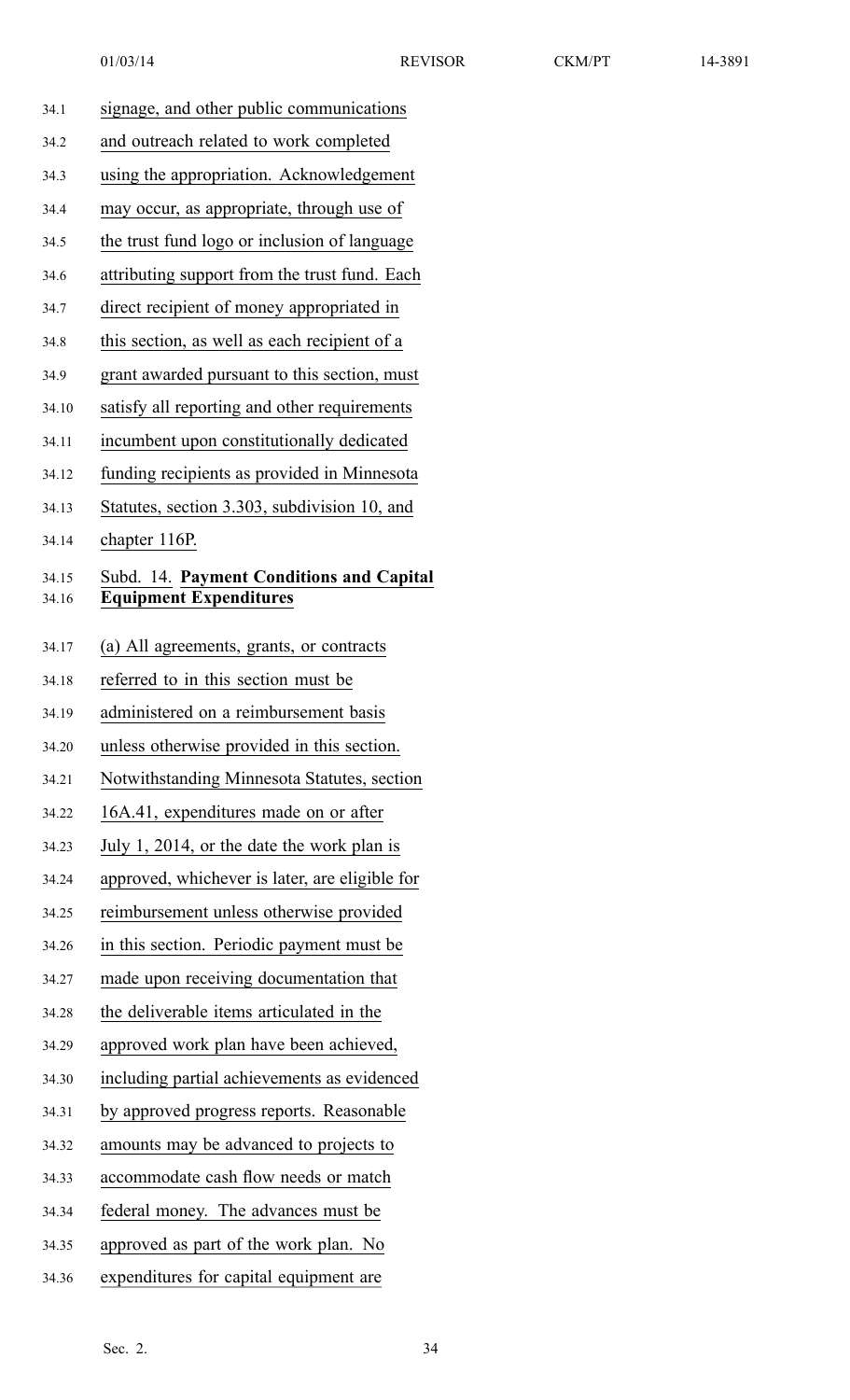| 35.1         | allowed unless expressly authorized in the                        |
|--------------|-------------------------------------------------------------------|
| 35.2         | project work plan.                                                |
| 35.3         | (b) Single source contracts as specified in the                   |
| 35.4         | approved work plan are allowed.                                   |
| 35.5<br>35.6 | Subd. 15. Purchase of Recycled and Recyclable<br><b>Materials</b> |
| 35.7         | A political subdivision, public or private                        |
| 35.8         | corporation, or other entity that receives an                     |
| 35.9         | appropriation under this section must use the                     |
| 35.10        | appropriation in compliance with Minnesota                        |
| 35.11        | Statutes, section 16B.121, regarding                              |
| 35.12        | purchase of recycled, repairable, and durable                     |
| 35.13        | materials; and Minnesota Statutes, section                        |
| 35.14        | 16B.122, regarding purchase and use of                            |
| 35.15        | paper stock and printing.                                         |
| 35.16        | Subd. 16. Energy Conservation and                                 |
| 35.17        | <b>Sustainable Building Guidelines</b>                            |
| 35.18        | A recipient to whom an appropriation is made                      |
| 35.19        | under this section for a capital improvement                      |
| 35.20        | project must ensure that the project complies                     |
| 35.21        | with the applicable energy conservation and                       |
| 35.22        | sustainable building guidelines and standards                     |
| 35.23        | contained in law, including Minnesota                             |
| 35.24        | Statutes, sections 16B.325, 216C.19, and                          |
| 35.25        | 216C.20, and rules adopted under those                            |
| 35.26        | sections. The recipient may use the energy                        |
| 35.27        | planning, advocacy, and State Energy Office                       |
| 35.28        | units of the Department of Commerce to                            |
| 35.29        | obtain information and technical assistance                       |
| 35.30        | on energy conservation and alternative                            |
| 35.31        | energy development relating to the planning                       |
| 35.32        | and construction of the capital improvement                       |
| 35.33        | project.                                                          |
| 35.34        | Subd. 17. Accessibility                                           |
|              |                                                                   |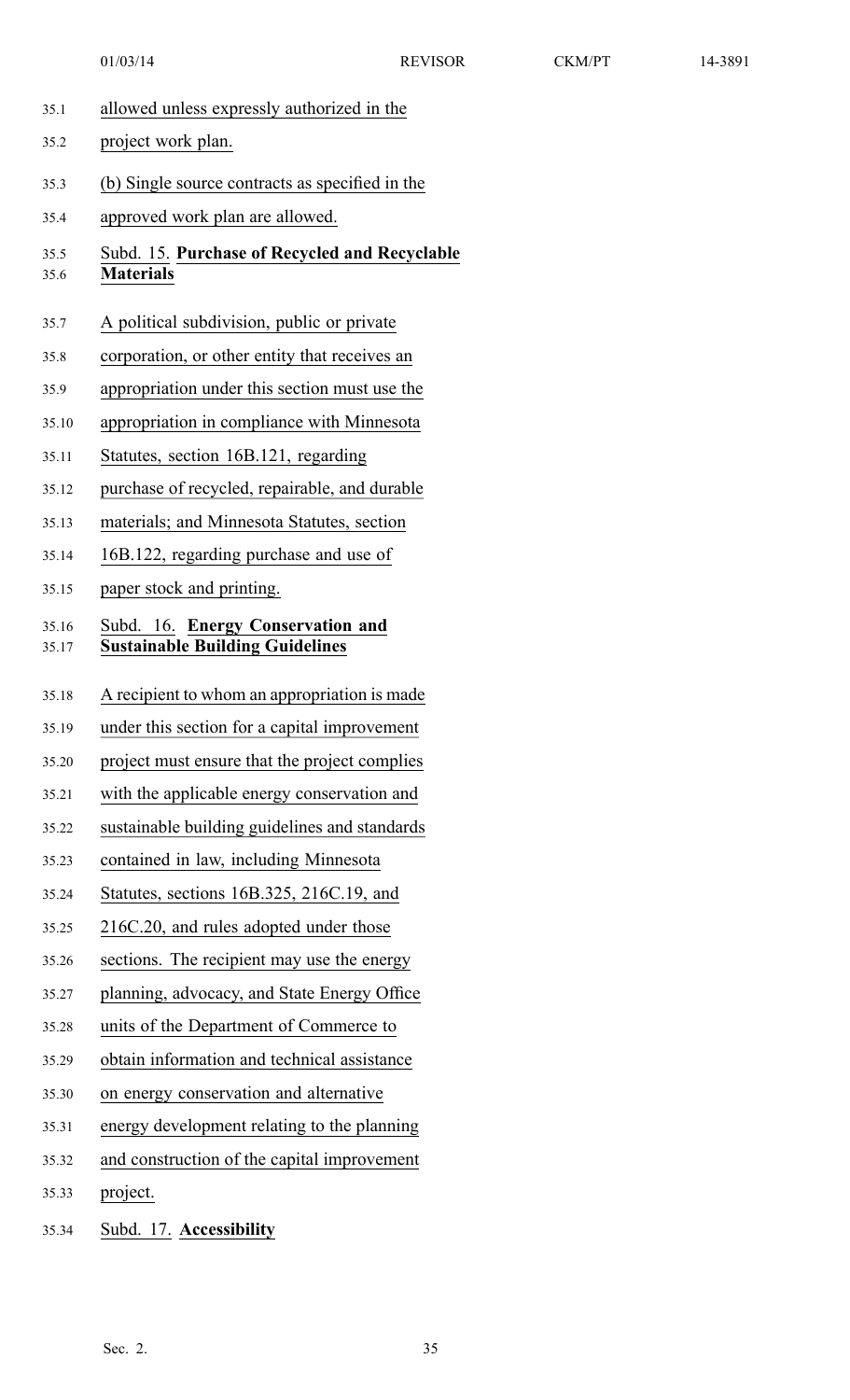| 36.1         | Structural and nonstructural facilities must                         |
|--------------|----------------------------------------------------------------------|
| 36.2         | meet the design standards in the Americans                           |
| 36.3         | with Disabilities Act (ADA) accessibility                            |
| 36.4         | guidelines.                                                          |
| 36.5<br>36.6 | Subd. 18. Easement Monitoring and<br><b>Enforcement Requirements</b> |
| 36.7         | Money appropriated under this section for                            |
| 36.8         | easement monitoring and enforcement may                              |
| 36.9         | be spent only on activities included in an                           |
| 36.10        | easement monitoring and enforcement plan                             |
| 36.11        | contained within the work plan. Money                                |
| 36.12        | received for monitoring and enforcement,                             |
| 36.13        | including earnings on the money received,                            |
| 36.14        | shall be kept in a monitoring and enforcement                        |
| 36.15        | fund held by the organization and dedicated                          |
| 36.16        | to monitoring and enforcing conservation                             |
| 36.17        | easements within Minnesota. Within 120                               |
| 36.18        | days after the close of the entity's fiscal                          |
| 36.19        | year, an entity receiving appropriations                             |
| 36.20        | for easement monitoring and enforcement                              |
| 36.21        | must provide an annual financial report                              |
| 36.22        | to the Legislative-Citizen Commission on                             |
| 36.23        | Minnesota Resources or its successor on the                          |
| 36.24        | easement monitoring and enforcement fund                             |
| 36.25        | as specified in the work plan.                                       |
| 36.26        | Money appropriated under this section for                            |
| 36.27        | monitoring and enforcement of easements                              |
| 36.28        | and earnings on the money appropriated                               |
| 36.29        | shall revert to the state if: $(1)$ the easement                     |
| 36.30        | transfers to the state; $(2)$ the holder of the                      |
| 36.31        | easement fails to file an annual report and                          |
| 36.32        | then fails to cure that default within 30 days                       |
| 36.33        | of notification of the default by the state;                         |
| 36.34        | or $(3)$ the holder of the easement fails to                         |
| 36.35        | comply with the terms of the monitoring and                          |
| 36.36        | enforcement plan contained within the work                           |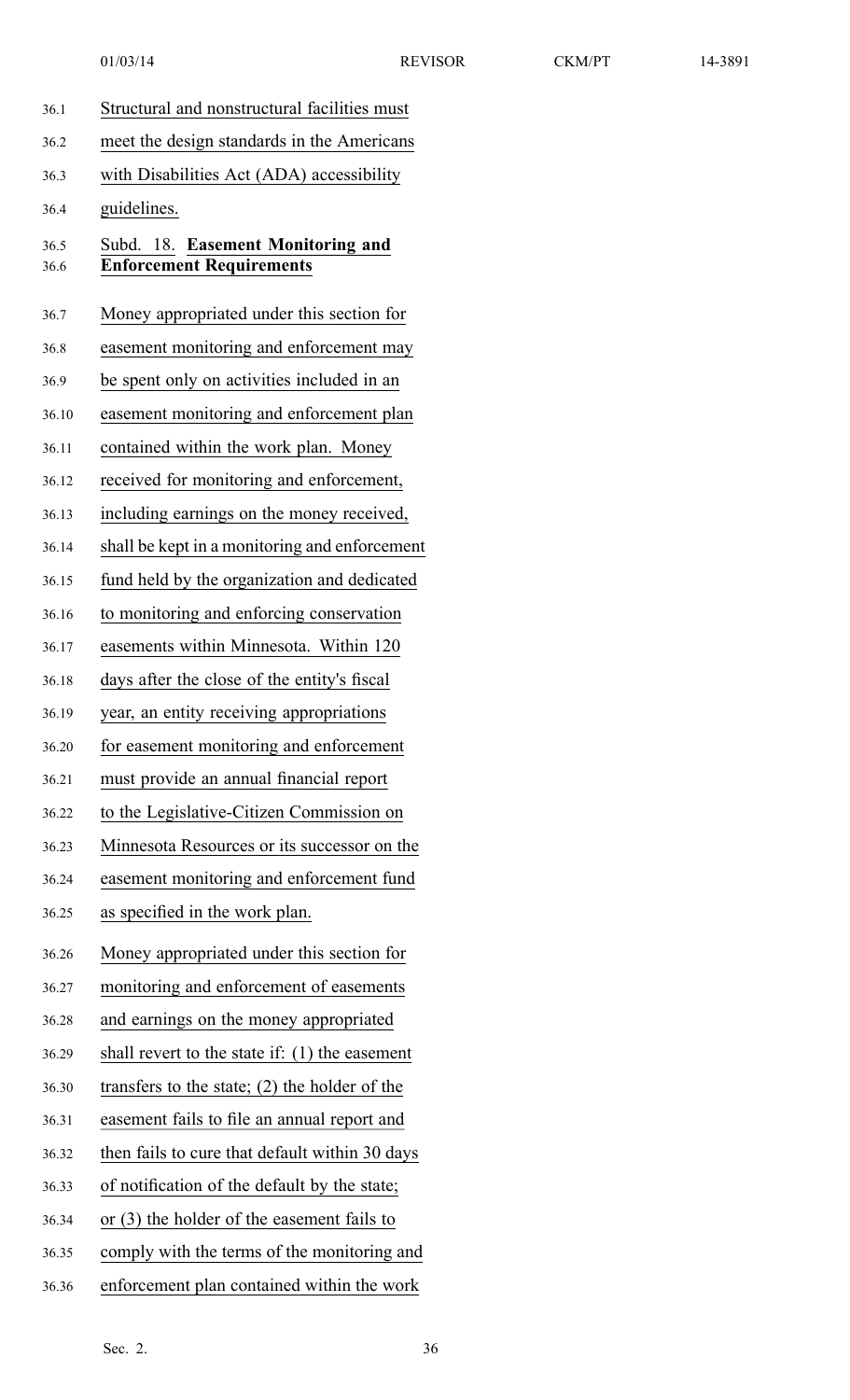- 01/03/14 REVISOR CKM/PT 14-3891 37.1 plan and fails to cure that default within 90 37.2 days of notification of the default by the state. 37.3 Subd. 19. **Carryforward** 37.4 (a) The availability of the appropriations for 37.5 the following projects are extended to June 37.6 30, 2015: 37.7 (1) Laws 2011, First Special Session 37.8 chapter 2, article 3, section 2, subdivision 37.9 3, paragraph (j), Information System for 37.10 Wildlife and Aquatic Management Areas; 37.11 (2) Laws 2011, First Special Session 37.12 chapter 2, article 3, section 2, subdivision 4, 37.13 paragraph (b), State Parks and Trails Land 37.14 Acquisition; 37.15 (3) Laws 2011, First Special Session 37.16 chapter 2, article 3, section 2, subdivision 37.17 4, paragraph (i), Metropolitan Conservation 37.18 Corridors (MeCC) - Phase VI; and 37.19 (4) Laws 2011, First Special Session 37.20 chapter 2, article 3, section 2, subdivision 6, 37.21 paragraph (c), Evaluation of Switchgrass as 37.22 Biofuel Crop. 37.23 (b) The availability of the appropriations for 37.24 the following project is extended to June 37.25 30, 2017: Laws 2013, chapter 52, section
- 37.26 2, subdivision 6, paragraph (g), Controlling
- 37.27 Terrestrial Invasive Plants with Grazing
- 37.28 Animals.
- 37.29 Sec. 3. Minnesota Statutes 2013 Supplement, section 116P.17, is amended to read:

## 37.30 **116P.17 ACQUISITION OF LANDS OR INTEREST IN LANDS;**

- 37.31 **COMMISSIONER APPROVAL.**
- 37.32 Subdivision 1. **Commissioner approval.** (a) A recipient of an appropriation from 37.33 the trust fund who acquires an interest in real property must receive written approval from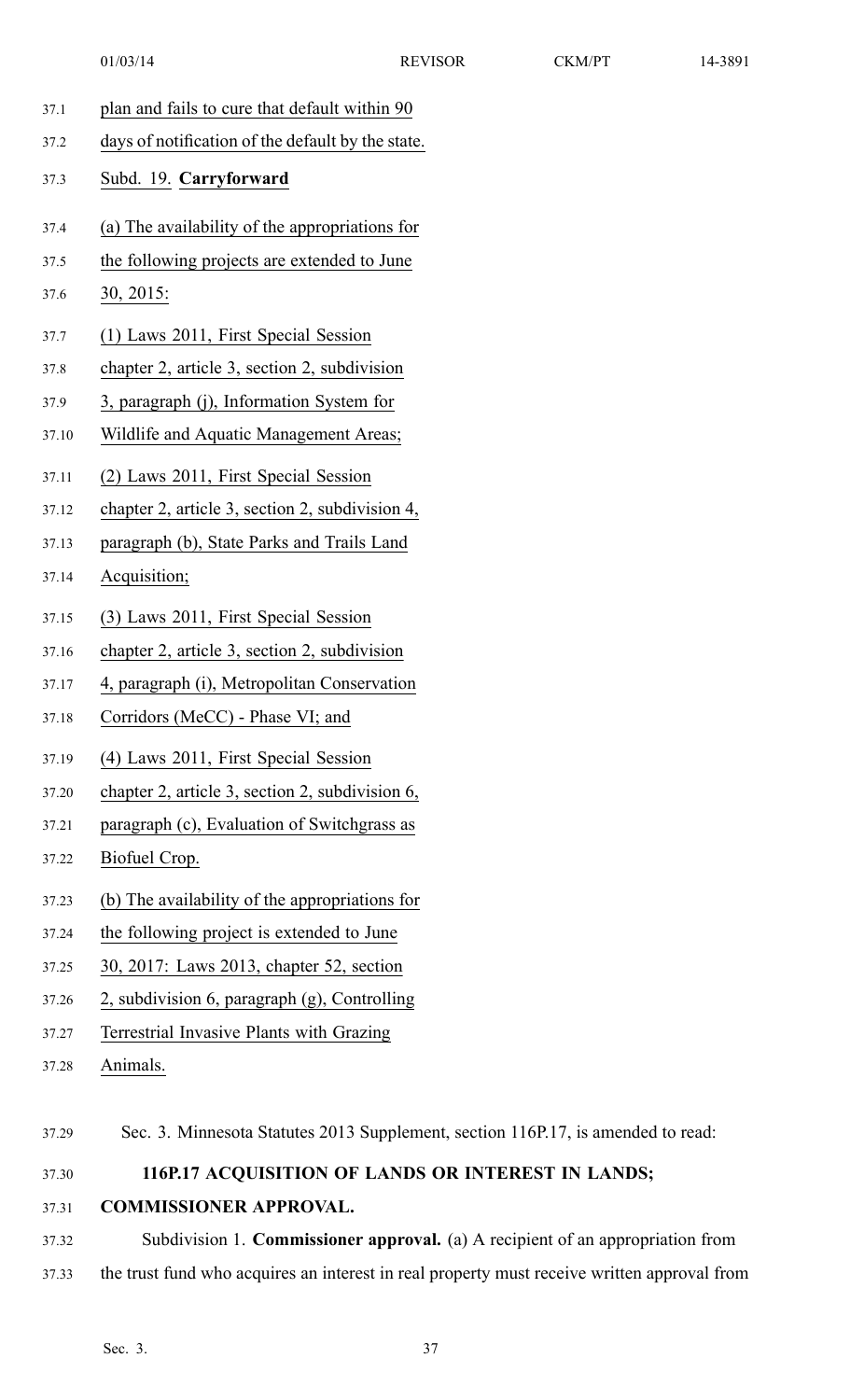38.1 the commissioner of natural resources prior to the acquisition, if the interest is acquired 38.2 in whole or in par<sup>t</sup> with the appropriation. A recipient must reques<sup>t</sup> the commissioner's 38.3 approval at least ten business days before the proposed acquisition. When <sup>a</sup> recipient 38.4 requests approval under this subdivision, the recipient must simultaneously submit the 38.5 same information to the commission. Conservation easements to be held by the Board of 38.6 Water and Soil Resources and acquisitions specifically identified in appropriation laws are 38.7 not subject to commissioner approval under this section. 38.8 (b) The commissioner shall approve acquisitions under this section only when the 38.9 interest in real property: 38.10 (1) is identified as <sup>a</sup> high priority by the commissioner and meets the objectives and 38.11 criteria identified in the applicable acquisition plan for the intended managemen<sup>t</sup> status 38.12 of the property; or 38.13 (2) is otherwise identified by the commissioner as <sup>a</sup> priority for state financing. 38.14 Subd. 2. **Value assessment.** At least ten business days prior to acquiring an interest 38.15 in real property with an appropriation from the trust fund, <sup>a</sup> recipient of an appropriation 38.16 must submit the most recent tax assessed value and most recent tax statement of the real 38.17 property and the amount the recipient plans to offer for the interest in real property to the 38.18 commission and the commissioner of natural resources. Conservation easements to be 38.19 held by the Board of Water and Soil Resources are not subject to the requirements of this 38.20 section. The board shall keep <sup>a</sup> record of the tax assessed value of the real property at

38.21 the time of acquisition and the most recent tax statement.

#### 38.22 Sec. 4. **REPEALER.**

38.23 Minnesota Statutes 2012, section 116P.05, subdivision 3, is repealed.